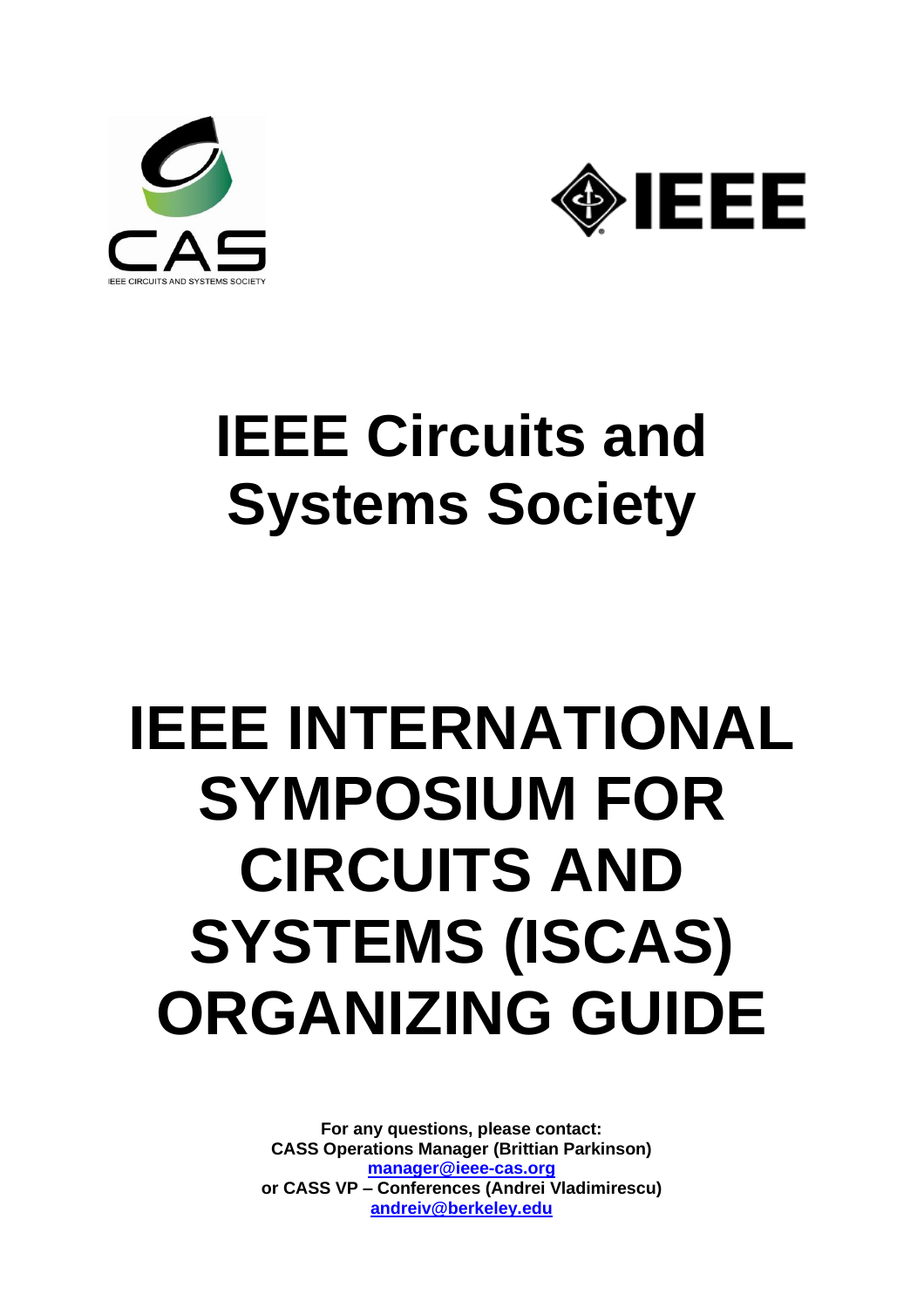# **Table of Contents**

| 3.0 CONFERENCE ARRANGEMENTS ADN DUTIES OF THE PROFESSIONAL |  |
|------------------------------------------------------------|--|
|                                                            |  |
|                                                            |  |
|                                                            |  |
|                                                            |  |
|                                                            |  |
|                                                            |  |
|                                                            |  |
|                                                            |  |
|                                                            |  |
|                                                            |  |
|                                                            |  |
|                                                            |  |
|                                                            |  |
|                                                            |  |
|                                                            |  |
|                                                            |  |
|                                                            |  |
|                                                            |  |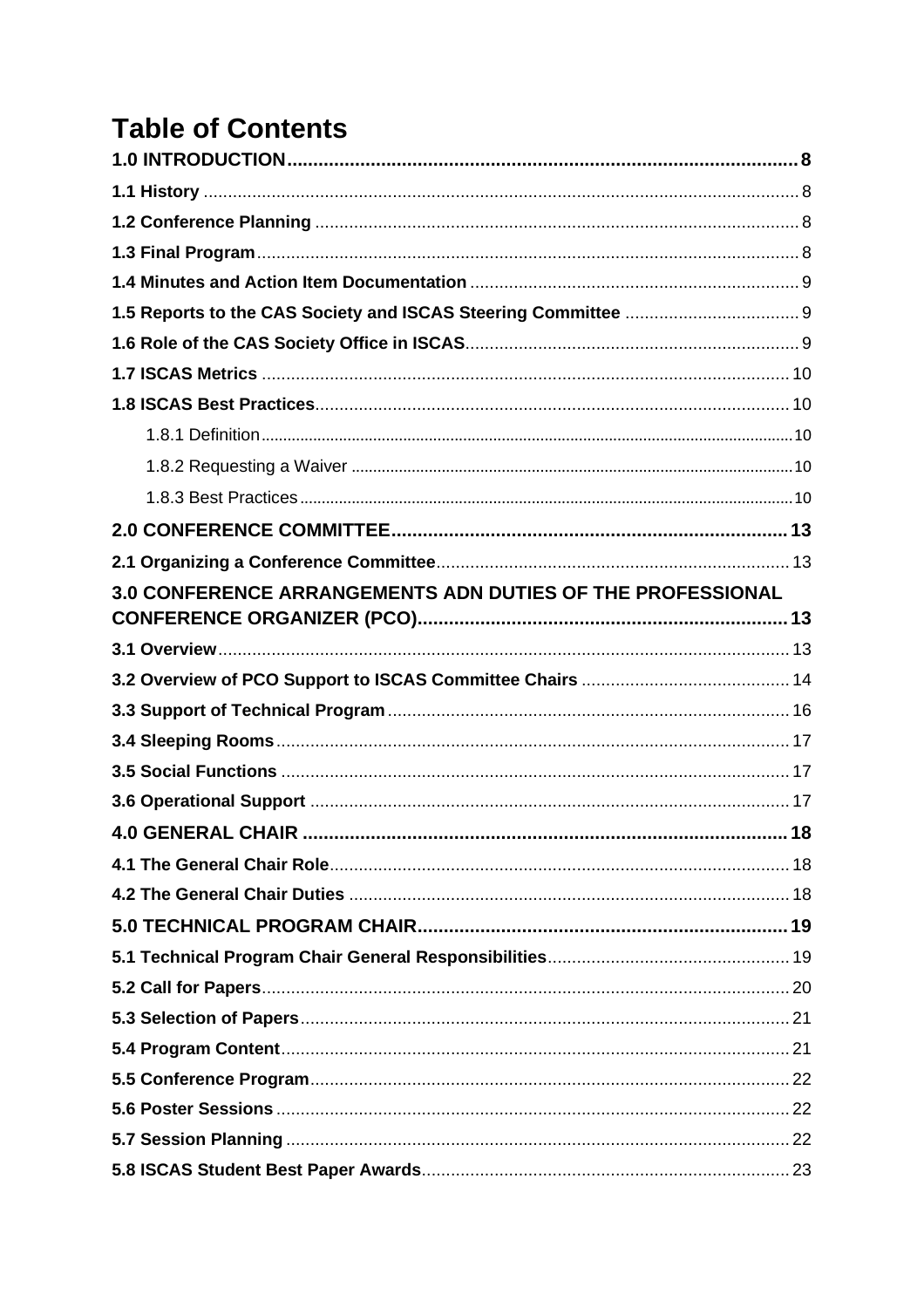| 5.10 Selection of Best Papers at ISCAS for TCAS-I Special ISCAS Issue  23           |  |
|-------------------------------------------------------------------------------------|--|
|                                                                                     |  |
|                                                                                     |  |
|                                                                                     |  |
|                                                                                     |  |
|                                                                                     |  |
|                                                                                     |  |
|                                                                                     |  |
|                                                                                     |  |
|                                                                                     |  |
|                                                                                     |  |
|                                                                                     |  |
|                                                                                     |  |
|                                                                                     |  |
|                                                                                     |  |
|                                                                                     |  |
|                                                                                     |  |
|                                                                                     |  |
|                                                                                     |  |
|                                                                                     |  |
|                                                                                     |  |
|                                                                                     |  |
|                                                                                     |  |
|                                                                                     |  |
|                                                                                     |  |
|                                                                                     |  |
|                                                                                     |  |
|                                                                                     |  |
|                                                                                     |  |
|                                                                                     |  |
|                                                                                     |  |
|                                                                                     |  |
| 10.3.1 Session Chair's Meeting (repeat of day 1 for current day's session chairs)30 |  |
|                                                                                     |  |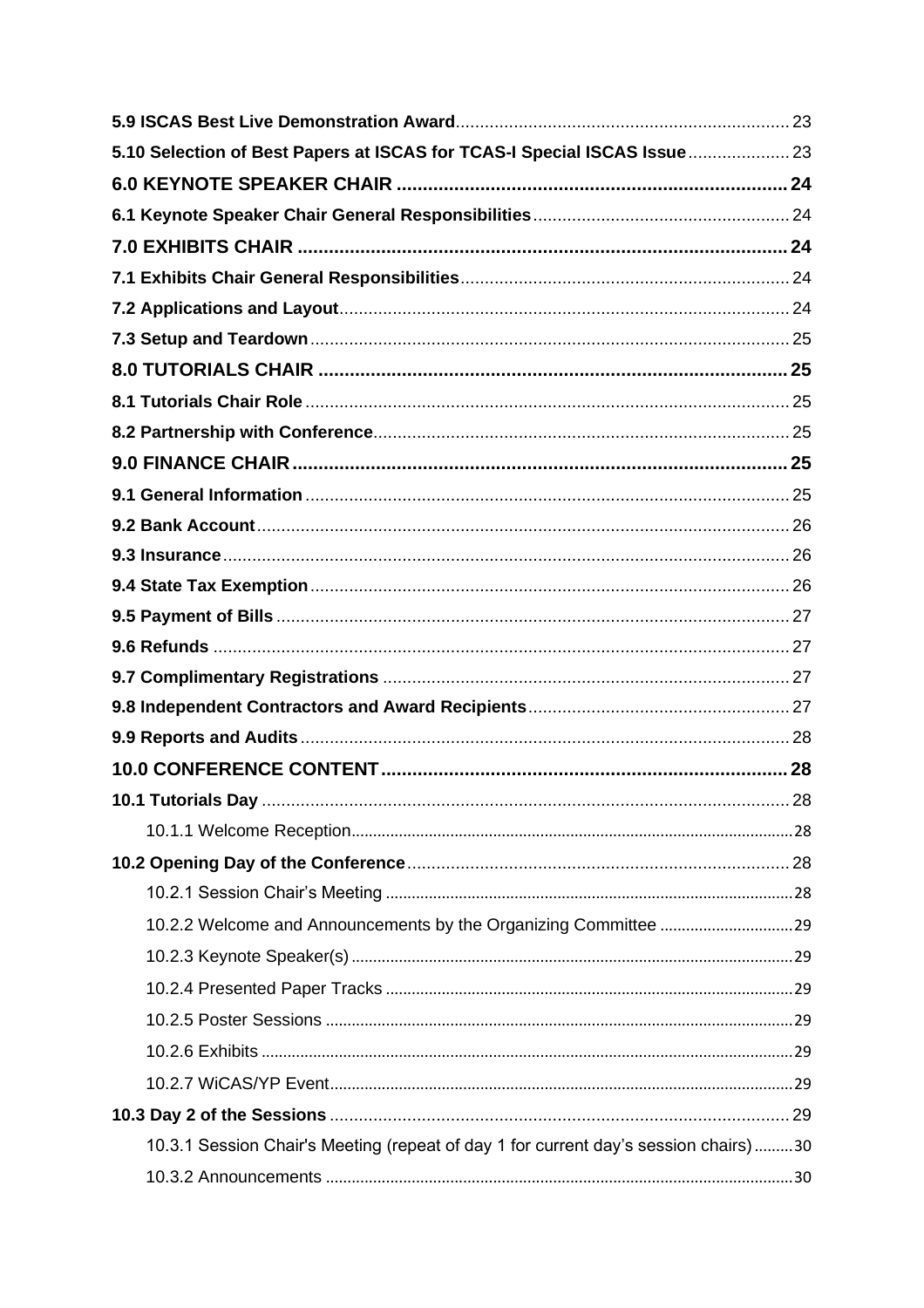| 10.3.4 Presented Paper Tracks and Poster Sessions continue as in Day 1 30 |  |
|---------------------------------------------------------------------------|--|
|                                                                           |  |
|                                                                           |  |
|                                                                           |  |
|                                                                           |  |
|                                                                           |  |
|                                                                           |  |
|                                                                           |  |
|                                                                           |  |
| IEEE ISCAS BID PACKET REQUIREMENTS AND TIMELINE  32                       |  |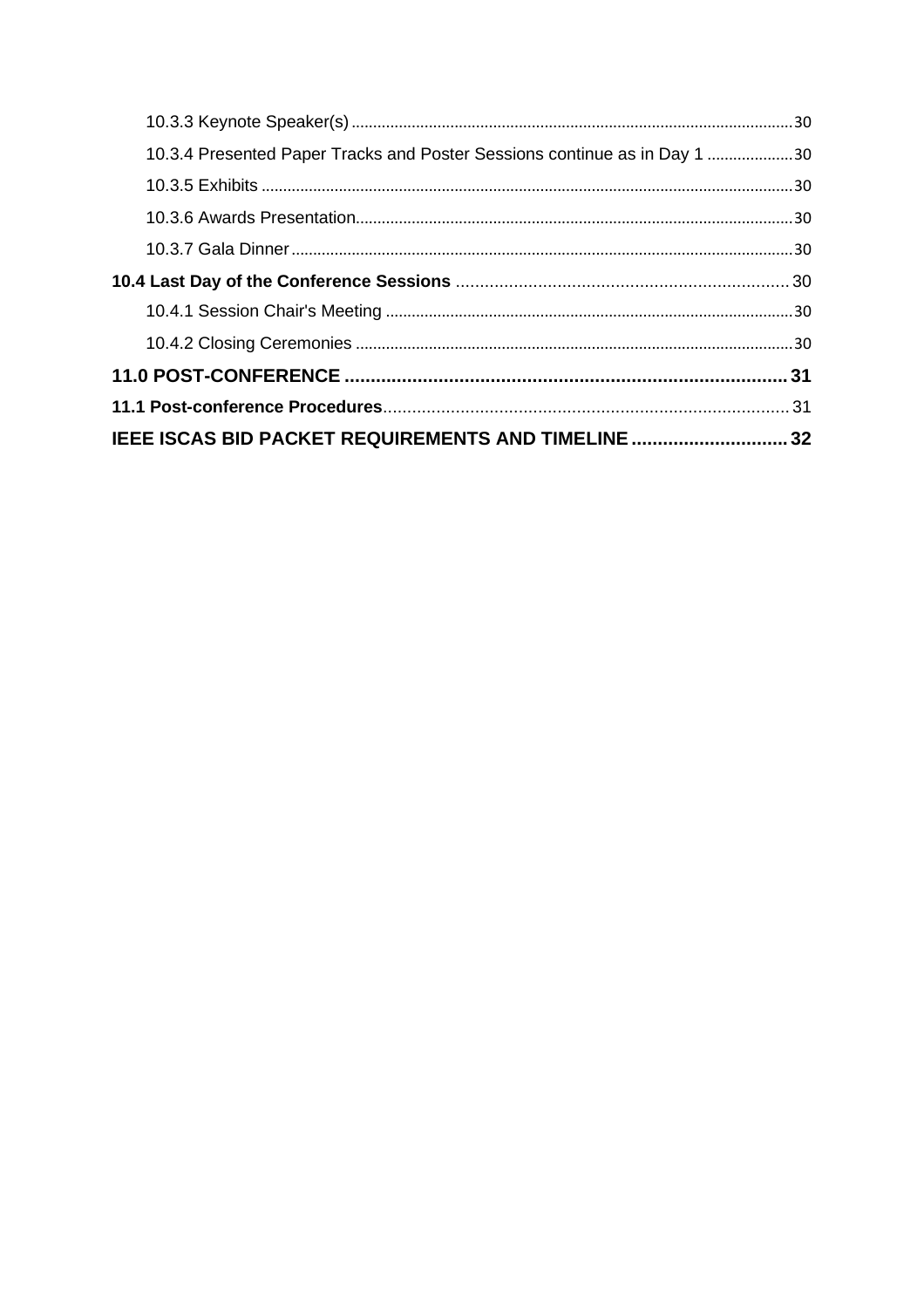# **IEEE International Symposium for Circuits and Systems (ISCAS)**

#### **WELCOME**

This manual is designed to assist committee chairs in planning and carrying out their responsibilities to make the IEEE International Symposium for Circuits and Systems (ISCAS) a success. Included are general guidelines, answers to some operational questions and suggested deadline dates for various stages of progress. This Operations Manual is a supplement to the overall IEEE Conference Organizers material published by the IEEE Technical Activities Board.

[\(http://www.ieee.org/conferences\\_events/conferences/organizers/index.html\)](http://www.ieee.org/conferences_events/conferences/organizers/index.html). The ISCAS Organizing Guide and IEEE Conference Organizers Manual are compliance documents for ISCAS conference committees.

The IEEE International Symposium on Circuits and Systems (ISCAS) is the world's premiere networking forum for leading researchers in the highly active fields of theory, design and implementation of circuits and systems. This is accomplished through technical conference sessions, poster sessions, live demonstration sessions, and publication of conference papers. The financial sponsor of ISCAS is the IEEE Circuits and Systems Society. There may also be other financial sponsors that assist in the financial responsibilities and benefits.

Continuity is necessary and there are important rules to observe. However, there is plenty of latitude for change, for updating and for new ideas and techniques. The Organizing Committee is a working body and it is important that each member devotes enough time to carry out specific assignments. Committee chairs constitute the Organizing Committee, which plans, schedules, arranges and implements the conference. All chairs must be available during the hours of the Symposium. Chairs must be reachable to answer questions, handle emergencies and generally insure the smooth operation of the conference. Because the conference committee is a team, chairs must be available to fill in for other committees in emergencies and when requested to solve problems and/or relieve a work jam.

The Professional Conference Organizer (PCO) operates as paid staff, providing support and backup to each chair and maintaining a central office for administrative activities. Their specific duties are covered in section 1.0 Introduction under 1.4 Professional Conference Organizer (PCO). Copies of all correspondence relating to the conference should be sent to the PCO. Also, the IEEE Circuits and Systems Society Office is available for general questions regarding IEEE policy and requirements. The Office can assist with mailings to the CASS membership; the CASS Office is also in charge of scheduling and coordinating side meetings that occur in conjunction with ISCAS (see section 3.6).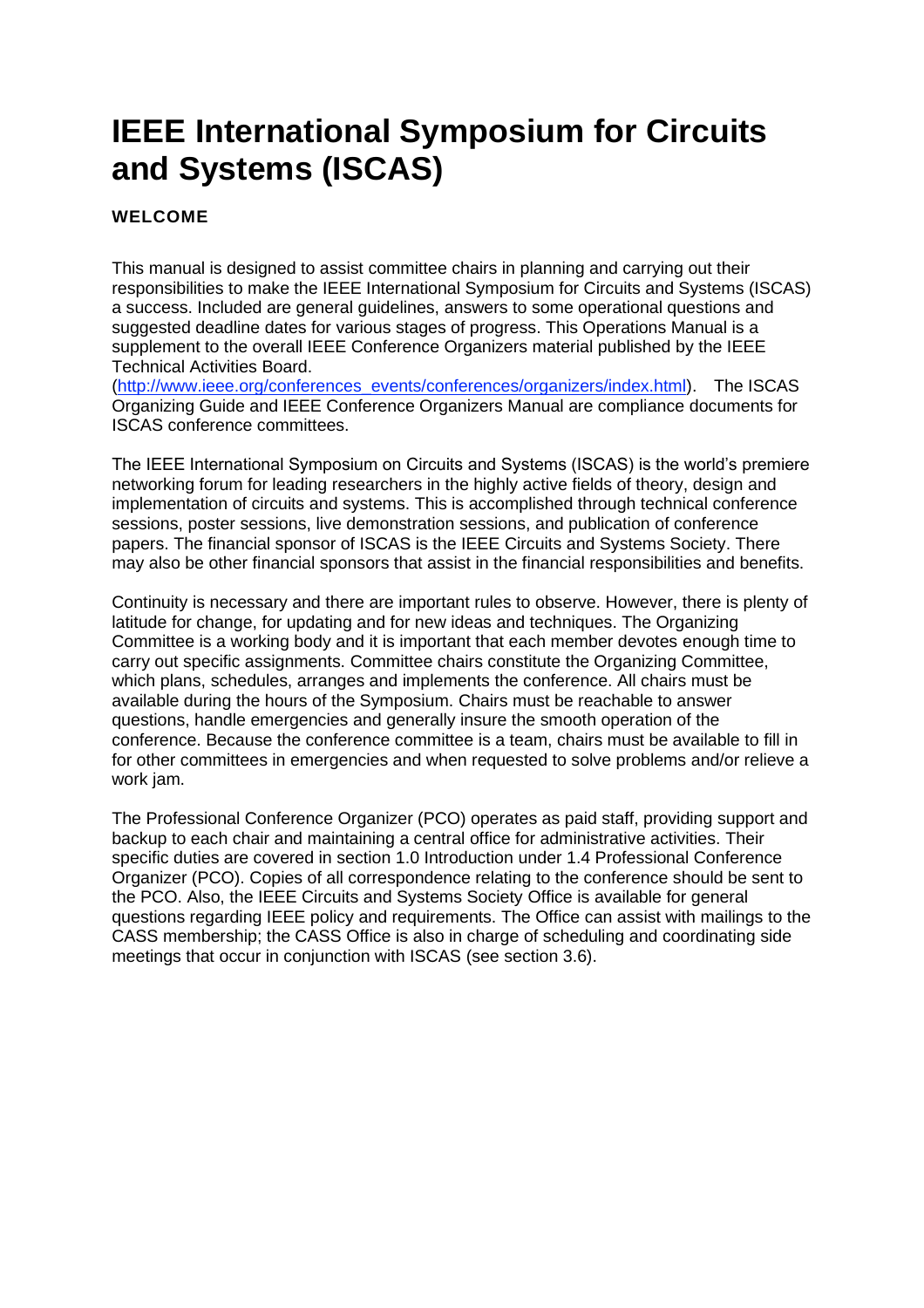#### <span id="page-5-0"></span>**1.0 INTRODUCTION**

#### <span id="page-5-1"></span>**1.1 History**

ISCAS was initiated in 1968, by a small group of distinguished circuit theorists, ISCAS has grown into a premier annual conference reflecting the diversity, richness, and significance of the circuits and systems fields, as well as the growing technological applications and knowledge economy that is based on circuits and systems fundamentals. It is the largest yearly conference under [IEEE Circuits and Systems Society,](http://en.wikipedia.org/wiki/IEEE_Circuits_and_Systems_Society) which attracts researchers throughout the world.

#### <span id="page-5-2"></span>**1.2 Conference Planning**

Conference planning should begin three to four years prior to the date of the Conference actually, the Conference begins its official existence when the ISCAS Steering Committee approves a conference proposal. Proposals for hosting ISCAS are considered by the ISCAS Steering Committee at a meeting in connection with the Circuits and Systems Society Executive Committee and Board of Governors meetings.

The Call for Proposals to host an ISCAS will be released to IEEE CASS membership in early January, the Expression of Interest will be accepted up to 5 weeks after the call is sent out and the final bid proposal will be accepted up to 8 weeks after notification of Expression of Interest acceptance. More precise dates will be given at date of call issue. ISCAS pre-selected proposers will be notified with the time and location that they will present their full proposals to the ISCAS Steering Committee meeting. It is required that a representative attend the Conference Steering Committee meeting to make a presentation in person and answer questions, teleconference will not be allowed should the meeting be held in-person. Please see the ISCAS Bid Packet attached at the end of this guide. It details everything that needs to be included in the proposal. Some further items to consider for the proposal:

- a. Conference Arrangements The time and place for the conference must be proposed and shall not conflict with any other conference sponsored by CASS or with any secular or religious holiday. ISCAS is a four-day event starting with a tutorial day on Sunday followed by 3 days of technical sessions. ISCAS should take place during the last part of May and/or beginning of June
- b. Organization Key members of the conference organization should be identified, along with their commitments to support the conference and resumes of their experience with previous CASS conferences. Important members of the committee, identified as a minimum, are the General Chair, Technical Program Chair, Tutorial Chair, Special Session Chair, and Finance Chair. If the conference committee plans for exhibits, it should outline a strategy and identify potential exhibitors.
- c. Financial Budget The financial budget should be prepared using the tools cited in the IEEE Conference Planning Guide and required by IEEE. Important aspects of the financial budget are the fee schedule, the expected number of registrations and anticipated income from other sources (e.g., tutorials, exhibits). A budget of expenses must be provided. The budget should plan for a fixed financial surplus of at least 20 percent of total expenses.

#### <span id="page-5-3"></span>**1.3 Final Program**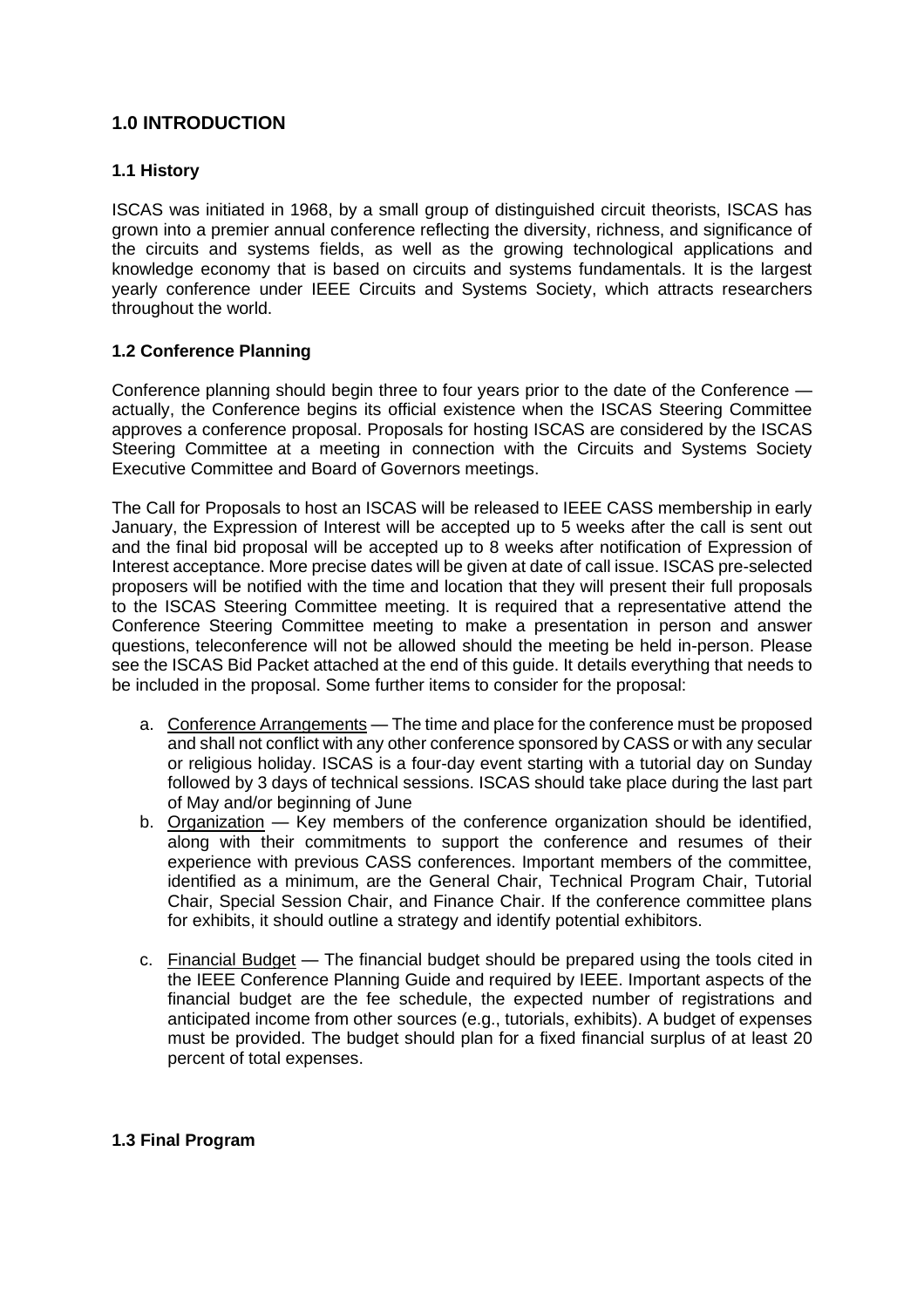The final or at-door program is distributed to attendees at the Conference and contains a final program schedule, room assignments, list of exhibitors and information on the keynote address, social activities and any special events. It is not necessary to include registration forms or hotel reservation applications or "how to get to the Conference" information. Messages from the General Chair and Technical Program Chair are included in the Proceedings and in the final program. Enough copies of the program are printed to supply all attendees and exhibitors.

#### <span id="page-6-0"></span>**1.4 Minutes and Action Item Documentation**

It is recommended that each conference committee begin meeting on a quarterly basis upon award, until two years from the conference at which point bimonthly meetings are recommended. At approximately one year out, monthly meetings are recommended. There may be several additional meetings held within 60 days of the conference to handle special activities and perform special coordination, such as with the registration organization, exhibits/drayage company and hotel personnel. Minutes of all meetings are to be generated, along with a list of action items and responsibilities, and distributed to all committee members. A copy of all minutes and action items are to be sent to the CASS Office [\(manager@ieee](mailto:manager@ieee-cas.org)[cas.org\)](mailto:manager@ieee-cas.org) who will, in turn, distribute them to the ISCAS Steering Committee. Minutes are published in a timely manner.

#### <span id="page-6-1"></span>**1.5 Reports to the CAS Society and ISCAS Steering Committee**

A representative of each conference, normally the General Chair, will submit a formal report to the CASS VP – Conferences to be presented at each CASS Board of Governors meeting that shows current status, overall planning and implementation, requested changes to previously reported or approved items, budget updates and items of general interest. At the two CASS Board of Governors and ISCAS Steering Committee meetings each year (one in May and one in November), the committee will present preliminary results of attendance, finance, etc. (first meeting following) and final results at the second meeting following. In addition, each committee will generate a set of "lessons learned" no later than 30 days following the conference. The lessons learned should include a written report from each committee chair and member, identifying those elements that in their opinion went well, and those elements that might need improvement, change or outright deletion. These lessons learned help future ISCAS committees do a better job of planning and implementation and to allow each conference to achieve continuous improvement in value to registrants/attendees and exhibitors.

#### <span id="page-6-2"></span>**1.6 Role of the CAS Society Office in ISCAS**

The CASS Office serves as the voice and authority of the CAS Society to ISCAS. The CASS Office is to be involved in all ISCAS Organizing Committee teleconferences, meetings, and email strings. The following items must be submitted to the CASS Office prior to being sent to IEEE for processing and prior to being implemented:

- o Contract with the PCO
- o Contract with the conference venue
- o Call for Papers
- o Selection of the gala dinner location/awards ceremony
- o Budget (including registration fees) 1.5 years prior to the conference, 1 year prior to the conference, 6 months prior to the conference, 1 week prior to the conference and as soon as possible after the conference has concluded. Any other budget updates other than these must also be submitted to the CASS **Office**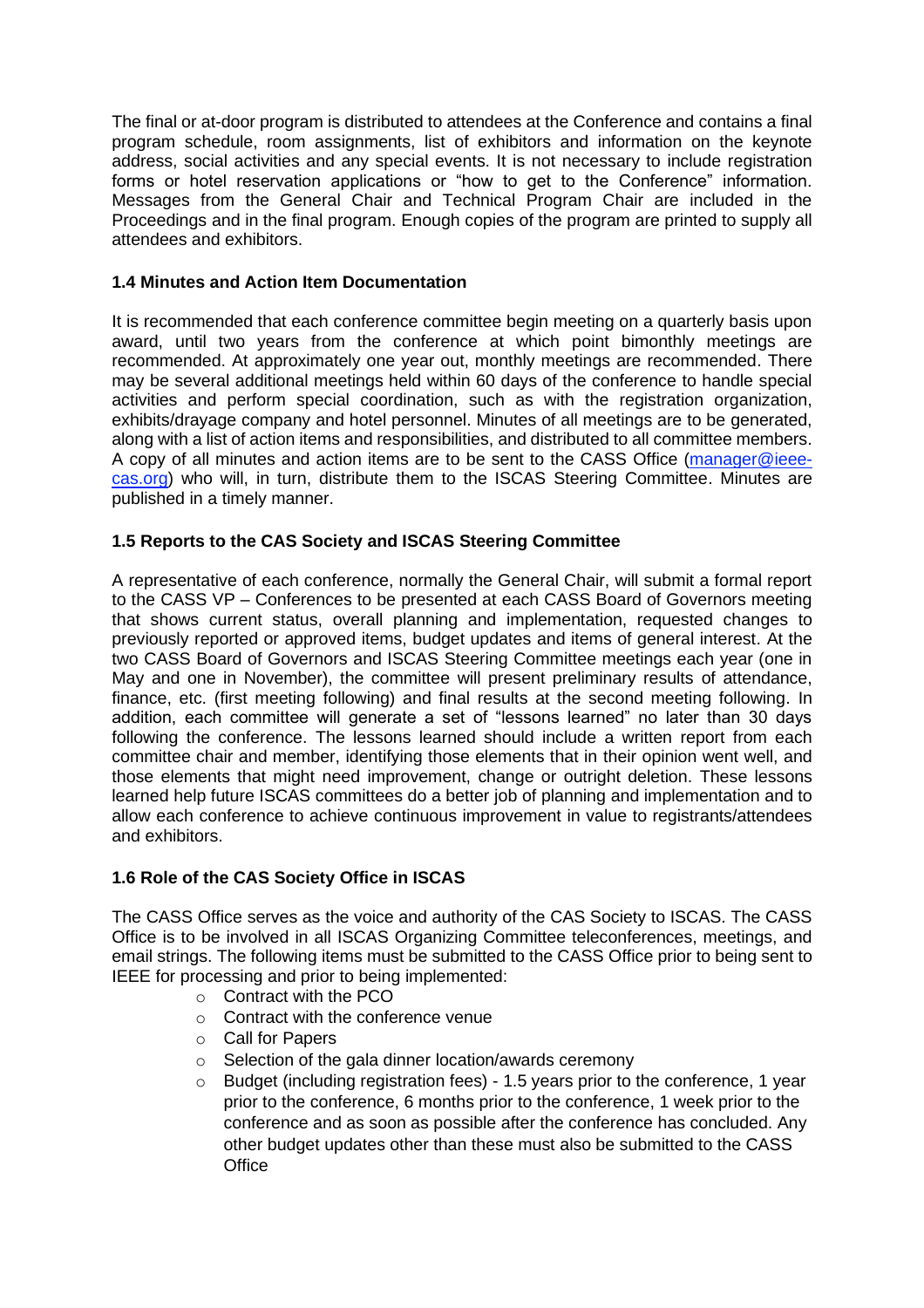o Program

The CASS Office is available to assist you when needed but is not a PCO. A PCO is obtained for the day-to-day organization of ISCAS. The Office serves as the CAS Society and IEEE liaison for the organizers and PCO. The CASS Office can be reached at any time at [manager@ieee-cas.org](mailto:manager@ieee-cas.org)

#### <span id="page-7-0"></span>**1.7 ISCAS Metrics**

As part of the final report for each ISCAS, the conference committee will be responsible for supplying information for the ISCAS metrics, a summary of activities at the conference. The metrics includes specific information on registrations to include all classes/categories, seminar attendance, conference proceedings, social events, any tours, exhibits as well as a report of total revenues, expenses and surplus. The PCO assists in providing these metrics as part of their contracted service.

#### <span id="page-7-1"></span>**1.8 ISCAS Best Practices**

#### <span id="page-7-2"></span>1.8.1 Definition

ISCAS Best Practices as organizational standards that reflect the recommended procedures to be implemented in the planning and organization of an edition of ISCAS.

ISCAS Organizing Committees (OC) are expected to follow the Best Practices, or request a waiver from the SC.

To assess compliance with Best Practices and provide advice and support to each ISCAS OC as necessary, the CASS VP Conferences will appoint a committee of current or past ISCAS steering committee members.

The ISCAS SC is responsible for soliciting and considering new proposals for ISCAS Best Practices annually.

The CASS office shall maintain current ISCAS Best Practices on the CASS website, in a format easily accessible to all current and prospective ISCAS Organizing Committees.

#### <span id="page-7-3"></span>1.8.2 Requesting a Waiver

ISCAS Organizing Committees (OCs) are expected to follow the Best Practices, or request a waiver from the SC. Waiver requests can be submitted to the CASS Operations Manager, Brittian Parkinson, at [manager@ieee-cas.org.](mailto:manager@ieee-cas.org) The request will then be shared with the Steering Committee for decision.

#### <span id="page-7-4"></span>1.8.3 Best Practices

#### 001 – Presentation Capture

Capture presentations of ISCAS lecture papers and tutorials (slides plus audio) to make them available to delegates and upload them to IEEE Xplore as supplementary data (papers) or the CAS Resource Center (tutorials).

#### 002 – Conference App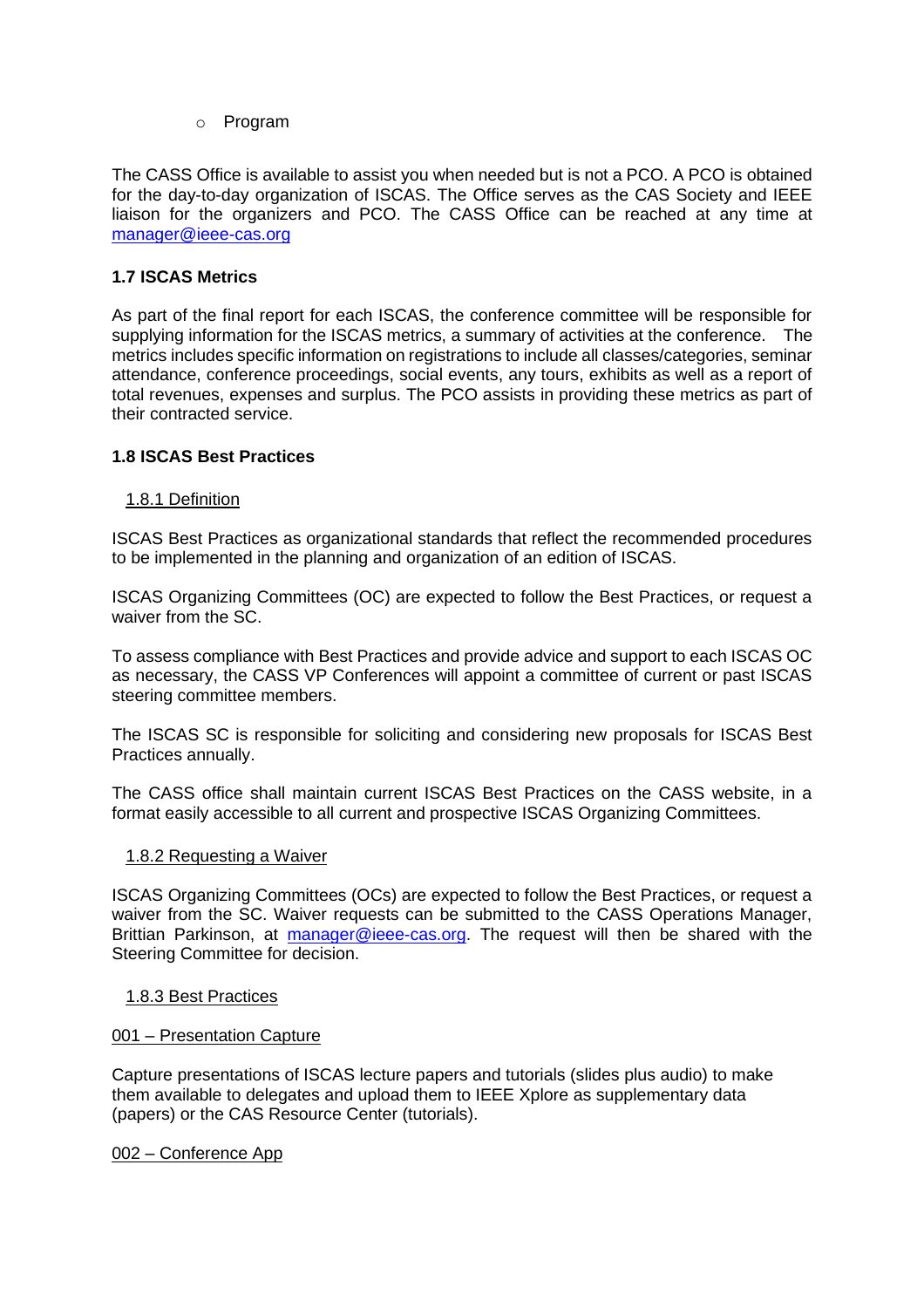Provide a conference app for use by delegates which offers (at least) the following features: conference program, personalized agenda planning, logistical information including maps, like and comment for papers and sessions, attendee lists, contact information exchange, message boards, photo posting, links to other social media.

#### 003 – Innovation Themes

Use innovation themes to highlight papers on timely interdisciplinary topics with particular relevance to industry. At time of submission, allow authors to designate themes (optional). At time of technical program formation, create technical sessions aligned with themes (target of 30-50% themes sessions).

#### 004 – Industrial Speakers

Invite distinguished industrial speakers to present talks. These speakers may also submit papers to accompany their talks, which can be reviewed as special session papers. It is recommended to appoint an Industrial Board which is responsible for nominating these speakers.

#### 005 – Conference Survey

Prepare a survey and collect delegate responses to obtain information about quality, preferences and experiences in order to guide planning for future editions of ISCAS. A core set of survey questions should be used every year so as to track quality and impact. Additional questions may be added to assess particular initiatives or features of interest.

#### 006 – ISCAS Track Structure Realignment

The ISCAS track structure should be realigned and streamlined periodically so that it reflects a coherent, consistent grouping of technical topics. Sub-tracks that consistently receive few or no submissions should be consolidated or eliminated, and sub-tracks that cover the same areas in different tracks should be consolidated.

#### 007 – Open Preview of Proceedings

Provide an Open Preview of ISCAS proceedings, i.e. post all papers to IEEE Xplore for open access 3-4 weeks prior to ISCAS.

#### 008 – Paper Formatting

Paper format for ISCAS papers is recommended to be 4 pages for technical content plus one additional page for references only. Supplemental material such as videos and captured presentations are also posted to IEEE Xplore.

#### 009 – Conference Papers in CASS Journals

ISCAS organizers should facilitate the transition of ISCAS papers to journal publication, including the option of direct publication of papers in special issues of TCAS-II (essentially the same paper) as well as TCAS-I and TBioCAS (extended versions).

Provide clear and actionable instructions (with specified deadlines) to reviewers, RCMs, and Track Chairs.

#### 010 – Author Identification of Paper Subtracks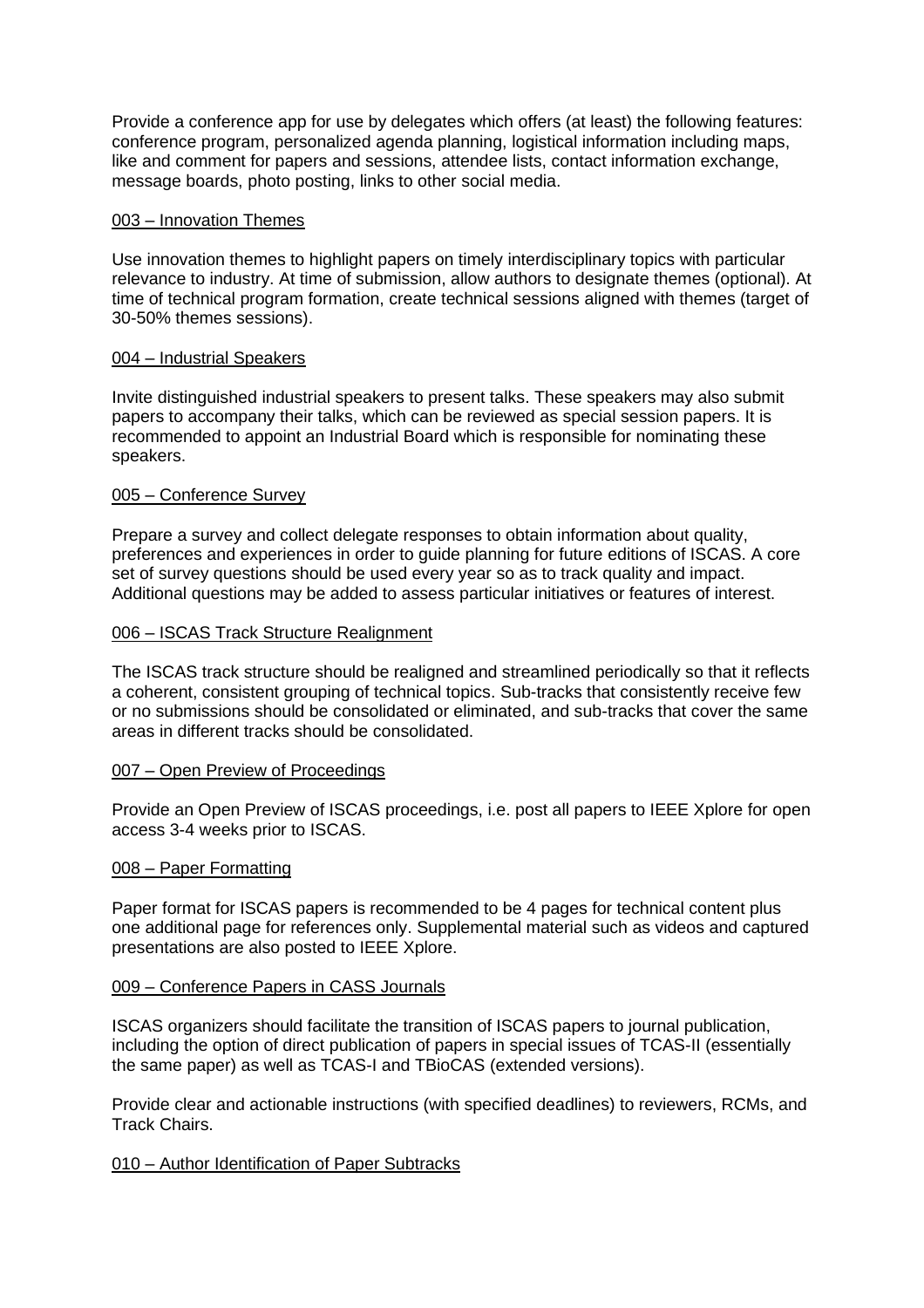At time of submission, authors should be encouraged to designate primary and secondary subtracks for their paper, in order to facilitate review and handling of interdisciplinary papers. RCMs should be encouraged to assign reviewers with expertise in each of the selected subtracks.

#### 011 – IEEE Event Conduct and Safety Statement

ISCAS organizers shall comply with the IEEE Event Conduct and Safety Statement, by following these guidelines:

IEEE believes that science, technology, and engineering are fundamental human activities, for which openness, international collaboration, and the free flow of talent and ideas are essential. Its meetings, conferences, and other events seek to enable engaging, thought-provoking conversations that support IEEE's core mission of advancing technology for humanity. Accordingly, IEEE is committed to providing a safe, productive, and welcoming environment to all participants, including staff and vendors, at IEEE-related events. IEEE has no tolerance for discrimination, harassment, or bullying in any form at IEEE-related events. All participants have the right to pursue shared interests without harassment or discrimination in an environment that supports diversity and inclusion. Participants are expected to adhere to these principles and respect the rights of others. IEEE seeks to provide a secure environment at its events. Participants should report any behavior inconsistent with the principles outlined here, to on site staff, security or venue personnel, or to [eventconduct@ieee.org.](mailto:eventconduct@ieee.org)

To help raise awareness about the statement, the following guidelines are recommended for implementation at all IEEE events:

- Incorporation into IEEE's Event Terms and Conditions as a proactive acknowledgement of consent during the attendee registration submission process
- Statement to be prominently placed alongside all event-specific policies on an event website
- Inclusion in event's advanced and final program
- Insertion into event attendee onsite welcome packets to include the statement as well as how to report a concern
- Introduction during an event's opening session via a slide on any large panels and/or through incorporation into opening remarks that clearly articulate the strategy to serve the community ethically

#### 012 – Diversity and Inclusion Chair

ISCAS Organizers should appoint a Diversity and Inclusion Chair (DIC), possibly but not necessarily coincident with the [conference] WiCAS chair, to the Organizing Committee (OC). The role of the DIC is:

- 1) to monitor ISCAS plans and activities to ensure a safe, productive, and welcoming environment to all participants; and
- 2) to prevent any form of discrimination, harassment, or bullying at all ISCAS events.

The DIC shall make provision for responding in a timely and sensitive fashion to any complaints of conduct inconsistent with the principles of the IEEE Event Conduct and Safety Statement. The [conference] WiCAS Chair shall ensure that the ISCAS OCs follow these guidelines.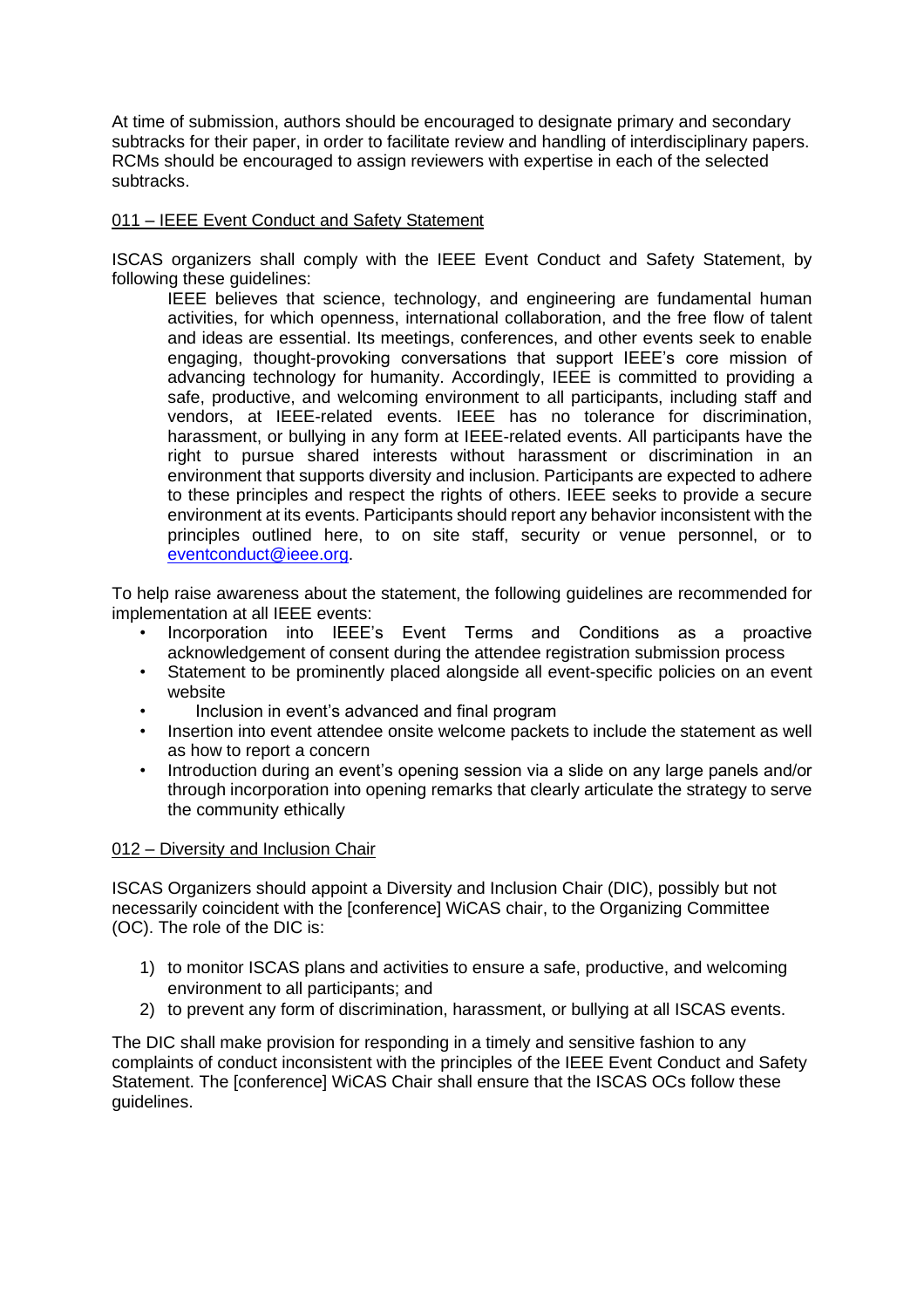#### <span id="page-10-0"></span>**2.0 CONFERENCE COMMITTEE**

#### <span id="page-10-1"></span>**2.1 Organizing a Conference Committee**

The conference committee is composed of the chairs of all conference subcommittees such as finance, technical program, special sessions, exhibits, publications, etc. The committee is the conference operating and steering authority and is responsible for the staging of all aspects of the conference under the direction of the ISCAS Steering Committee and CASS leadership.

The early organization of a qualified conference committee is the most important step in preparing for a successful ISCAS. The committee prepares and submits the conference proposal to CASS, establishes the conference schedule, directs the activities of working committees and manages the conference from the submission of the proposal to completion of the post conference reports. The specific committee organization and the number of people assigned to each function should be tailored to the needs of the individual conference. As a standard, there should be one chair appointed to each function or subcommittee. The General Chair and the CASS VP – Conferences may appoint co-chairs after approval of the CASS President.

Committee membership represents a major output of time and energy. Some — but certainly not all — of the planning and organization takes place outside the business day and there must be a significant commitment on behalf of committee members' employers in time and resources. This commitment may involve clerical support, filing, mailing and duplicating activities, committee meeting facilities and part-time "go-for" assistance during the conference. It is important that the reality of the company commitment be known when the committee is organized.

It is important that, as a minimum, the General Chair be a recognized individual within the circuits and systems community to allow for the all-important personal contacts to lend emphasis and credibility to ISCAS as necessary. The General Chair must also have the time and resources available to him to effectively provide hands-on management of the Conference for the three-to-four-year period prior to its calendar date.

It also should be noted, as required by IEEE, that all principal conference committee members, particularly those with the authority to obligate expenditures or handle money, must also be members of IEEE CASS for at least 3 years. These include the General Chair, Finance Chair, Technical Program Chair, Tutorial Chair, Special Session Chair, and Exhibits Chair.

#### <span id="page-10-2"></span>**3.0 CONFERENCE ARRANGEMENTS ADN DUTIES OF THE PROFESSIONAL CONFERENCE ORGANIZER (PCO)**

#### <span id="page-10-3"></span>**3.1 Overview**

Acts as liaison with IEEE Headquarters and CASS Society leadership. The PCO helps organize and produce ISCAS and answers to the ISCAS organizing committee and CASS leadership. This office works with all chairs in helping carry out their responsibilities. Although they report to the General Chair, who then reports to the ISCAS Steering Committee, they are available to all members of the Conference Committee as needed.

The PCO's office is the administrative office of the Conference. It monitors all Conference activities, maintaining a checklist of actions scheduled, under way and completed.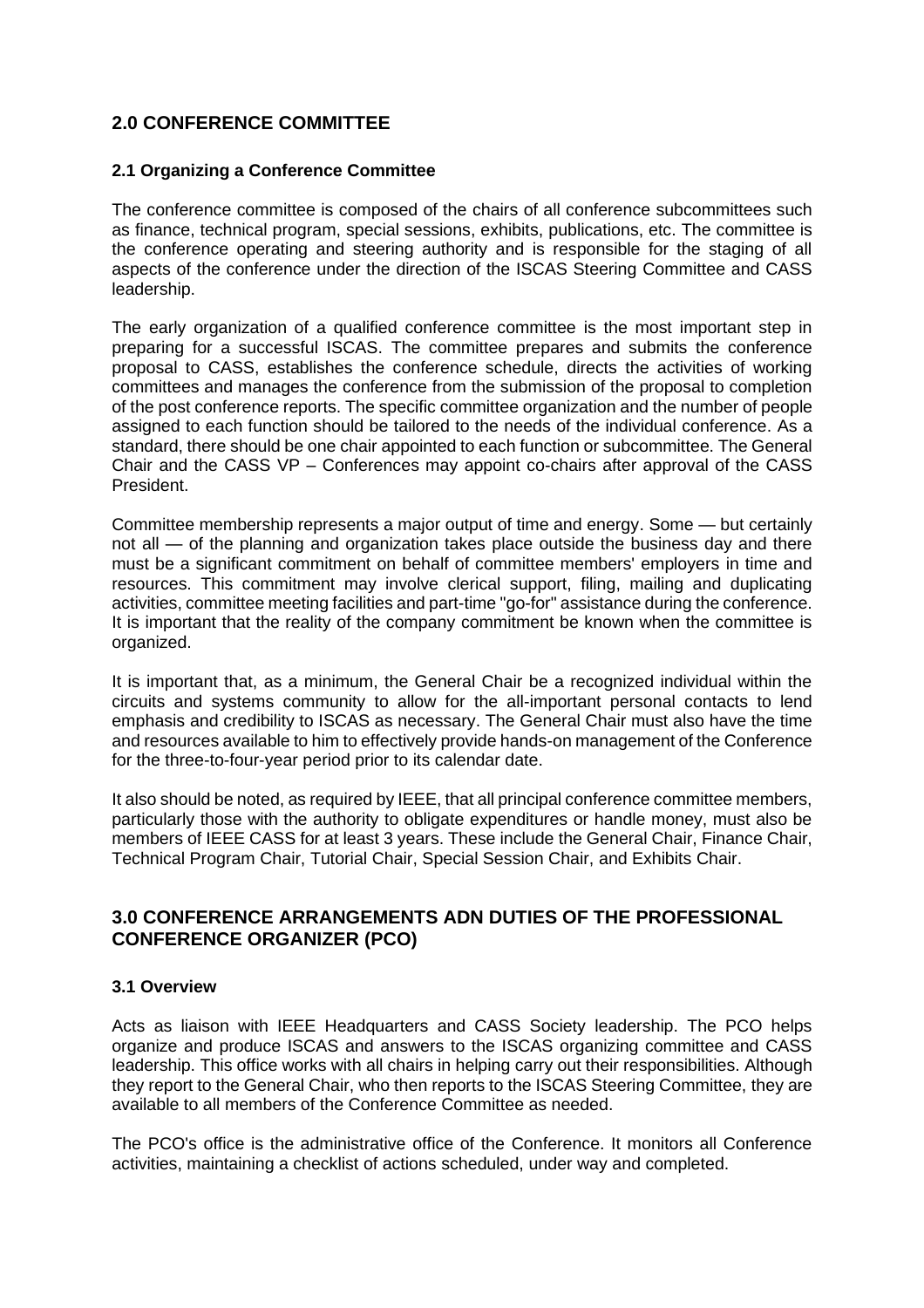A guide to organization and operation of ISCAS is provided in th[e IEEE Checklist and Timeline.](http://www.ieee.org/conferences_events/conferences/organizers/toolkit_conference_planning.html)

They are responsible for filing with IEEE the Conference Information, Conference Publications, and Insurance Application forms and budget.

The PCO has the responsibility of arranging and supervising meeting facilities (including evaluating meeting rooms for acoustics, ceiling heights and air conditioning), hotel reservations and social activities, including meal and food functions and guarantees. They assign meeting rooms, luncheons, and banquets, exhibit hall, registration area and any other facility within the meetings venue. They specify needed equipment and supplies and handles audio-visual needs, coordinates any Conference-controlled hospitality activities (such as a Conference Committee-VIP lounge), obtains necessary tables and chairs and coordinates overnight storage of cash boxes, computers and valuables, they work with the hotel to develop reservation policy/procedures.

The PCO may conduct contract negotiations with the meetings venue facility. The CASS VP – Conferences and IEEE Conference Services approve all contracts before signing. A final version of the contract must be submitted to at IEEE Conference Services [\(conference](mailto:conference-contracts@ieee.org)[contracts@ieee.org\)](mailto:conference-contracts@ieee.org).

The ISCAS Steering Committee Chair (CASS VP – Conferences) must approve in advance any commitment of funds exceeding \$25,000. The PCO has been authorized by the Committee to act as its agent in this process and they must be consulted before major commitment of funds is made. These commitments include, but are not limited to, hotel/facility contracts, social and special events.

In most cases, hotel meeting room rental fees are based on the number of sleeping room nights recorded and fees are reduced or waived if certain levels are achieved. These levels must be stated lower than anticipated. A general guidance: Meal guarantees should be based on a rate of 85 percent of Conference registrants the first day, 75 percent the second day and 50 percent the third day.

In dealing with a conference facility, it is vital that only the PCO be authorized to approve instructions and to change existing specifications while on-site at the conference -- other committees should attempt to provide 24 hours' notice for any new arrangements. This arrangement helps avoid conflicting instructions going to the facility on short notice. Further, it is critical that only the General Chair and PCO authorize any conference-charged expense at the host hotel or convention center while on-site.

#### <span id="page-11-0"></span>**3.2 Overview of PCO Support to ISCAS Committee Chairs**

The PCO provides the following basic support to committee chairs:

General (Co-) Chair - Advises on policy, organization and timing, acts as liaison with IEEE Headquarters and CAS Society, maintains corporate and historical files, coordinates travel grants and other support from foundations and organizations; prepares and submits conference information schedule, interfaces with conference facility and participates in development of conference theme, logo and support materials.

Technical Program Chair - Assists in preparation and distribution of call for papers.

Exhibits - When exhibits are included, they provide application forms and contracts for exhibiting companies, assists in selecting and negotiating with an exhibit contractor and establishing move-in, move-out hours and other regulations and helps in exhibit floor layout as requested.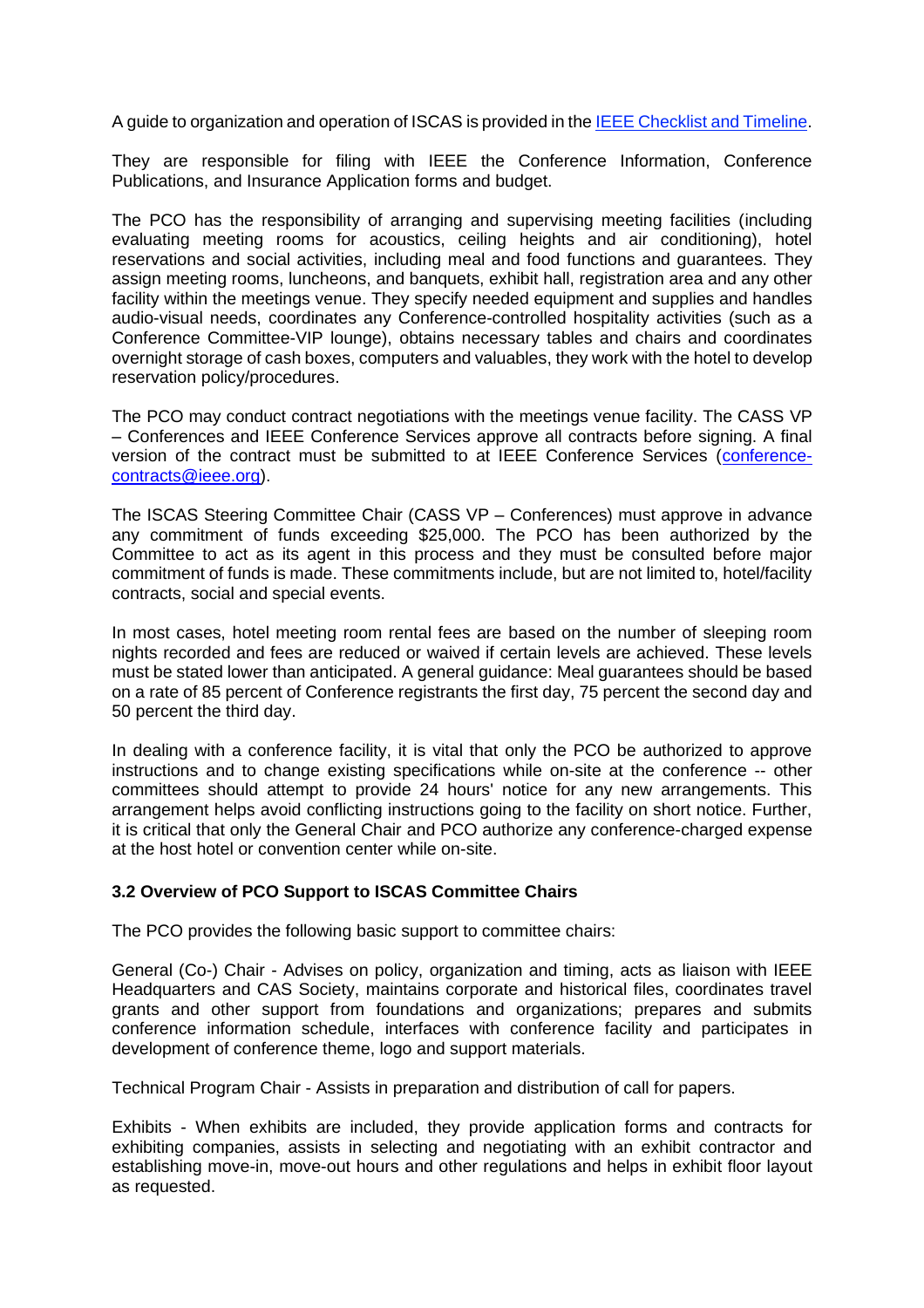Special Sessions - Participates in publicizing the special sessions and developing registration form. Collects registration fees and produces receipts and certificates of attendance.

Tutorials - Participates in publicizing the tutorial program and developing registration form. Collects registration fees and produces receipts and certificates of attendance.

Demonstrations - Participates in publicizing the demonstration program and developing registration form. Collects registration fees and produces receipts and certificates of attendance.

Keynote/Plenary Session - Assists with travel arrangements of the Keynote/Plenary speakers and posts the speakers information on the website.

Finance - Helps in developing budget files, initial and interim, manages Conference bank account, reconciles account and handles receivables and payables, providing regular reports to the Finance Chairman. Obtains insurance coverage. Contacts the CAS Society for seed money advance loans and handles return of seed money and payment of surplus. Participates in final financial reporting and prepares and submits materials for audit. Assures that an accrual-based financial report is submitted to IEEE by November 30 of the Conference year and final financial report is submitted for audit within one year after the Conference. Failure to close conference books within one year will result in financial penalties assessed against the Conference by IEEE.

WiCAS/YP - These chairs serve as the WiCAS/YP Co-Chairs in the CAS Society and are appointed to ISCAS and will work with the PCO to organize an event and/or tutorial/special session to support WiCAS/YP activities.

Publications - Works with the Technical Program Chair in preparing and supervising the advance program, the Conference Proceedings and the Conference program - in short, all materials required for the conference. With the Technical Program Chair, makes certain papers are received in time to be included in the Proceedings. Ensures signed copyright forms that are required from authors to publish their papers are received. Advises authors that the individual author(s) must obtain any required clearance by a company.

Only accepted papers that are presented at the conference may be included in the Conference Proceedings.

Conference Proceedings are provided at registration to each paid registrant and additional access should be available for purchase during the Conference. Specified numbers of CD ROM or USB drive proceedings are sent to the IEEE TAB Products for resale after the Conference. Normally, these proceedings are shipped directly from the manufacturer to a designated IEEE location.

The Program Chair and the PCO establish deadlines for receipt of papers and assure proper preparation of papers as outlined in the author kits. The PCO establishes a timetable with the printer consistent with the overall conference schedule. This schedule includes key dates for receipt of manuscripts, confirmation of Xplore compatibility, setup and final production.

The Technical Program Chair consults with the PCO and the Exhibits Chair to make sure certain places and times are correct and listings of exhibitors appear in the Conference Proceedings and the advance and final programs. They obtain from IEEE Headquarters the pertinent IEEE catalog and ISBN registration numbers: this information is available from the IEEE Acquisitions Administrator.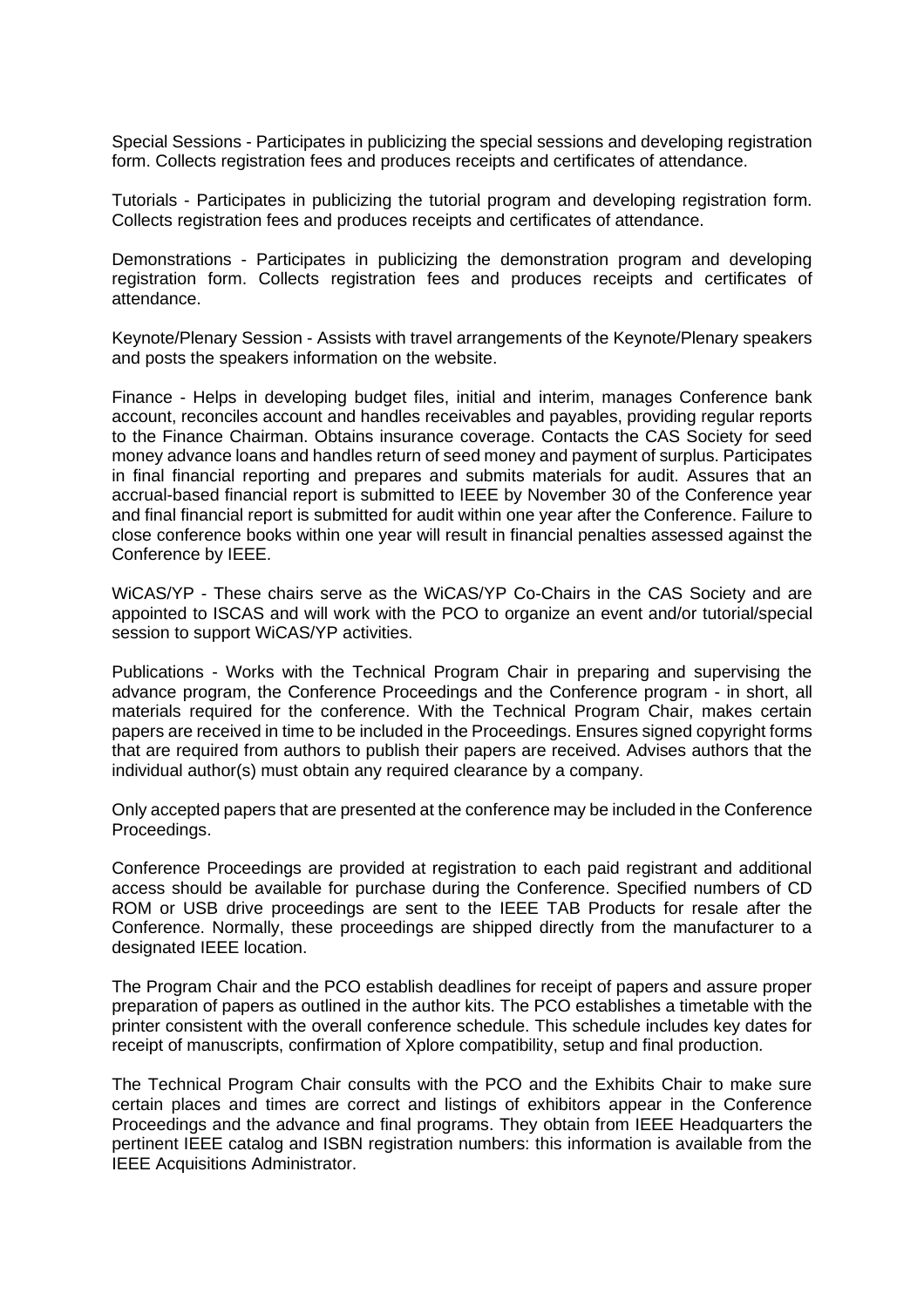The Publications Chair teams with the PCO in producing the Proceedings. There are certain requirements that must be met.

- Cover lt may reflect the Conference theme or location. The cover must include ISCAS with the two-digit year and a unique catalog number designated by IEEE Conference Services.
- Title Page and Index Name, date, location of conference, Conference Proceedings heading, IEEE catalog, Library of Congress and ISBN registration numbers and sponsors.
- Reprint Criteria and IEEE Responsibility Statement Standard item inside title page.
- Chair Messages One to two pages of welcome remarks by the General Chair and one to two pages of welcome remarks by the Technical Program Chair
- Keynote Speakers The identity of the keynote speakers, their professional credentials and a general preview of their talks are listed.
- Conference Committee The organization, committee officers and their company affiliations.
- Special events A tutorial schedule is usually included, as is any special tour and the mid-evening gala. A special honor or award presentation falls into this category.
- Call for Papers For continuity, a call for papers for the following year's ISCAS is included.
- Table of Contents Lists each technical session, with paper titles and authors' information. Author names are hyperlinked to their papers.
- Author Index An alphabetical list of authors and the page(s) on which their paper(s) appear. Author names are hyperlinked to their papers.

The official name of the conference is the IEEE International Symposium for Circuits and Systems and IEEE must be prominently displayed in all Conference materials. The IEEE logo must appear on the cover and title page of the Conference Proceedings, and in the Advance Program, final program and Call for Papers. Electronic copies of the logo are available from the CASS Office. Instructions on how to use the IEEE logo and suggestions for layout, cover and binding can be found on the web at [http://www.ieee.org/conferences\\_events/conferences/organizers/publishing\\_conference\\_pap](http://www.ieee.org/conferences_events/conferences/organizers/publishing_conference_papers.html) [ers.html](http://www.ieee.org/conferences_events/conferences/organizers/publishing_conference_papers.html) click on Conference Organizers and IEEE Master Brand.

The Advance Program is posted on the ISCAS web page approximately four months before the conference. The program contains a preliminary listing of sessions and accepted papers, Conference technical and social events, features of the conference site and city and other pertinent information.

#### <span id="page-13-0"></span>**3.3 Support of Technical Program**

Working with the Technical Program Chair and the Tutorials Chair, the PCO helps determine, at least one month in advance, the needs of the various speakers for audio-visual or other equipment. The committee should be prepared to provide laptops and projectors. The PCO should make certain there are pads, pencils, water and glasses in the session rooms. Whenever possible, session rooms should be set classroom style. They arrange for signs at the registration desk, the entrance(s) to the exhibit area, at the door to session rooms and where other directional indications are needed (the number of signs is determined by the PCO in consultation with pertinent chairs). Signs should be determined 30 days in advance to avoid at-conference confusion and extra work in a time-critical period. Even with careful planning, there are last-minute changes and a sign-making computer program should be available to handle these emergencies. They make certain the conference is listed on the hotel or facility meeting board and outside marquee for the day(s) and checks their accuracy each morning.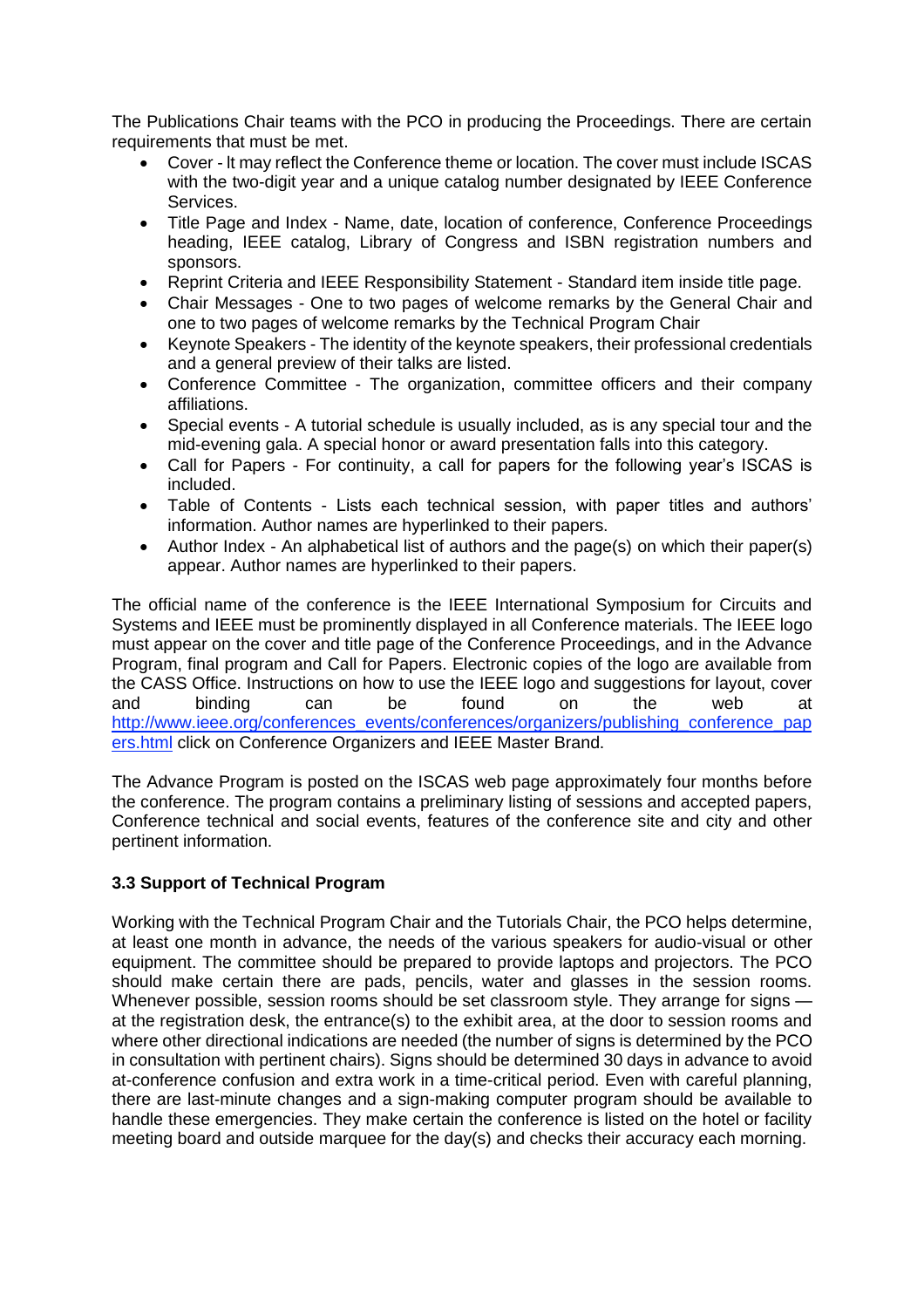The PCO must always be available during the conference to make certain arrangements are carried out, to verify all ordered equipment is operating properly and to handle any emergency that might arise. The PCO is responsible at the end of the Conference to assure that all equipment is returned promptly, to personally check bills for submission to the Finance Chair and to thank suppliers (hotel, decorator, etc.) for their support.

It is difficult to estimate beforehand which sessions will have the greater attendance. Try to select facilities offering some flexibility in meeting room size. It a real advantage to be able to expand a room set for 50 people to accommodate 75 – or to pull off the reverse.

#### <span id="page-14-0"></span>**3.4 Sleeping Rooms**

In the US, a block of sleeping rooms must be booked in the Conference headquarters hotel to accommodate out-of-town attendees. Be careful to not obligate the Conference in a contract for more hotel rooms than ISCAS history indicates are needed as such action could have a negative financial impact if the room count falls short. The growth of online hotel reservation services has influenced the number of sleeping rooms used at the headquarters hotel. Lower rates can draw conference attendees away from the main hotel. It is strongly recommended that an agreement be sought with the hotel to review reservations prior to the Conference as some Conference attendees may book rooms without advising they will attend ISCAS.

It is suggested to book a small number of overflow rooms in a nearby hotel (or have an arrangement with the headquarters hotel for overflow) in the event of a larger-than-anticipated crowd. It is helpful to identify a nearby low-rate hotel or motel to accommodate attendees from developing nations who cannot afford conference hotel rates - this facility is not advertised but information is provided on request. Normally, unreserved sleeping rooms are held until 30 days before the conference and then are released to the general public. Attendees attempting to reserve rooms after that date are handled on a first-come basis.

#### <span id="page-14-1"></span>**3.5 Social Functions**

Social functions require the PCO to schedule luncheons and receptions and pick the menu and deal with tickets to functions – it is critical to collect meal tickets from attendees during meal functions as they can be used to verify served meal count. Most hotels or convention centers require a guarantee two to three days in advance of the number of meals to be served - try for a 48-hour notice for guarantees but settle for no more than 72 hours.

Guarantee on a conservative basis; the hotel prepares for 5 percent more than the guarantee. Remember, attendance drops after the first day and be aware some attendees skip meal functions altogether. There is no foolproof rule of thumb, although many meeting planners guarantee 85 percent of total registrations the first day, 75 percent the second and 50 percent the third.

#### <span id="page-14-2"></span>**3.6 Operational Support**

The PCO meets with hotel convention services, sales and catering personnel prior to the Conference to review banquet event orders and to advise of special circumstances, including:

- 1. The large number of foreign visitors whose familiarity with the local language may be poor,
- 2. The need for the concierge desk to be prepared to answer extra tourist questions and
- 3. Anticipated traffic for hotel public facilities such as restaurants.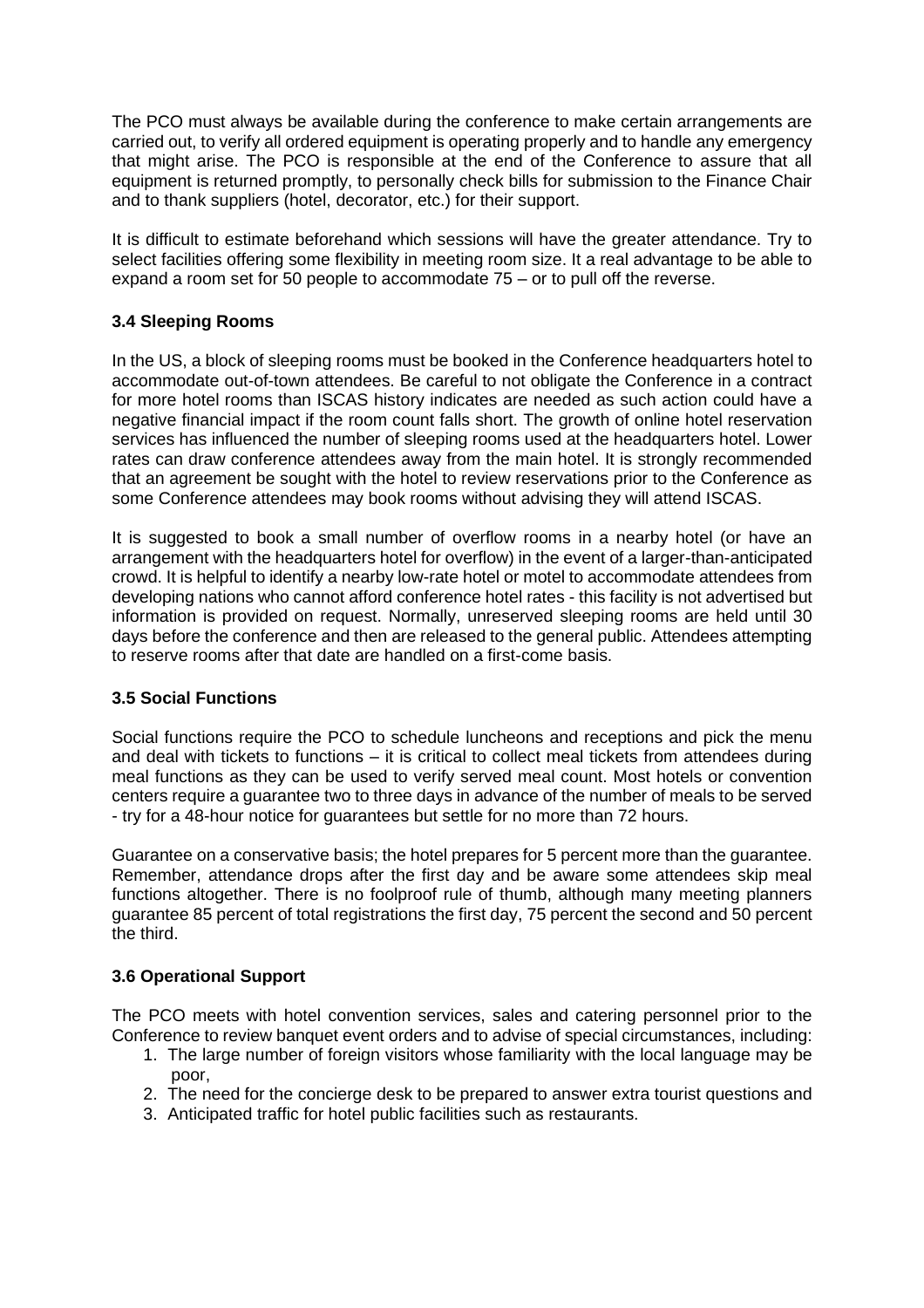Hotels usually have business centers with facilities for photocopies, fax, computer printer and modem availability for e-mail. The Conference hotel should have wired internet ports or wireless capability in sleeping rooms.

The PCO assists the Exhibits Chairman with layout of the exhibit hall, power, tables, drapes and other needs. They arrange for coffee service at the morning break and a coffee and soft drink break at mid-afternoon — and they make certain there are enough refreshments for all on hand. (Coffee breaks generally are paid for by the conference, although the Exhibits Chair should invite exhibitors to host a coffee break — and receive appropriate recognition.)

The PCO works with the CASS Office who handles arrangements for any related nonconference meeting, such as the CASS ExCom and BoG meetings, technical committees or special project groups. 10-12 rooms are needed during all 4 days of ISCAS, specifically during all breaks and lunches. It is advisable to have several spare meeting rooms to accommodate technical and other committees of the CAS Society which may hold meetings in connection with ISCAS – and in many cases these groups ask for meeting space at the "last minute." Be in contact with the CASS Office [\(manager@ieee-cas.org\)](mailto:manager@ieee-cas.org) prior to finalizing a contract with the Conference venue.

#### <span id="page-15-0"></span>**4.0 GENERAL CHAIR**

#### <span id="page-15-1"></span>**4.1 The General Chair Role**

The General Chair, under the authority of the CASS Board of Governors and ISCAS Steering Committee, is responsible for all activities and operations concerning ISCAS. Their assignment is to select and supervise all committee chairs and to monitor their activities to assure events progress in a satisfactory manner. They preside at committee meetings and is responsible for their scheduling and execution. They are considered the chief operating officer of the Conference, reporting to the CASS Board of Governors and ISCAS Steering Committee.

The General Chair may recommend to the CASS BoG and ISCAS Steering Committee, potential co-sponsoring organizations (e.g., local IEEE section, other IEEE society) ". Criteria for participation include utilization of participating organization's mailing lists, participation in planning and preparation, and prestige. Participants must be noted in publicity, publications, programs and any other public documents. The General Chair will ask each participating organization to appoint a representative to attend Conference Committee meetings and take part in pre-Conference activities.

#### <span id="page-15-2"></span>**4.2 The General Chair Duties**

Serves as a contact point with the ISCAS Steering Committee and CASS Board of Governors. Duties include:

- Scheduling conference committee meetings and notifying all participants
- Developing meeting agendas and chairing meetings
- Assuring all committees set and meet milestones within the conference planning schedule
- Advising the Finance Chair of all financial commitments and changes in income and expense expectations
- Establishing overall ISCAS budgets and budgets for each committee chair, approving expense items exceeding \$1,000 and those of excess of a committee budget
- "Calling for help" when needed and seeking the advice of the Steering Committee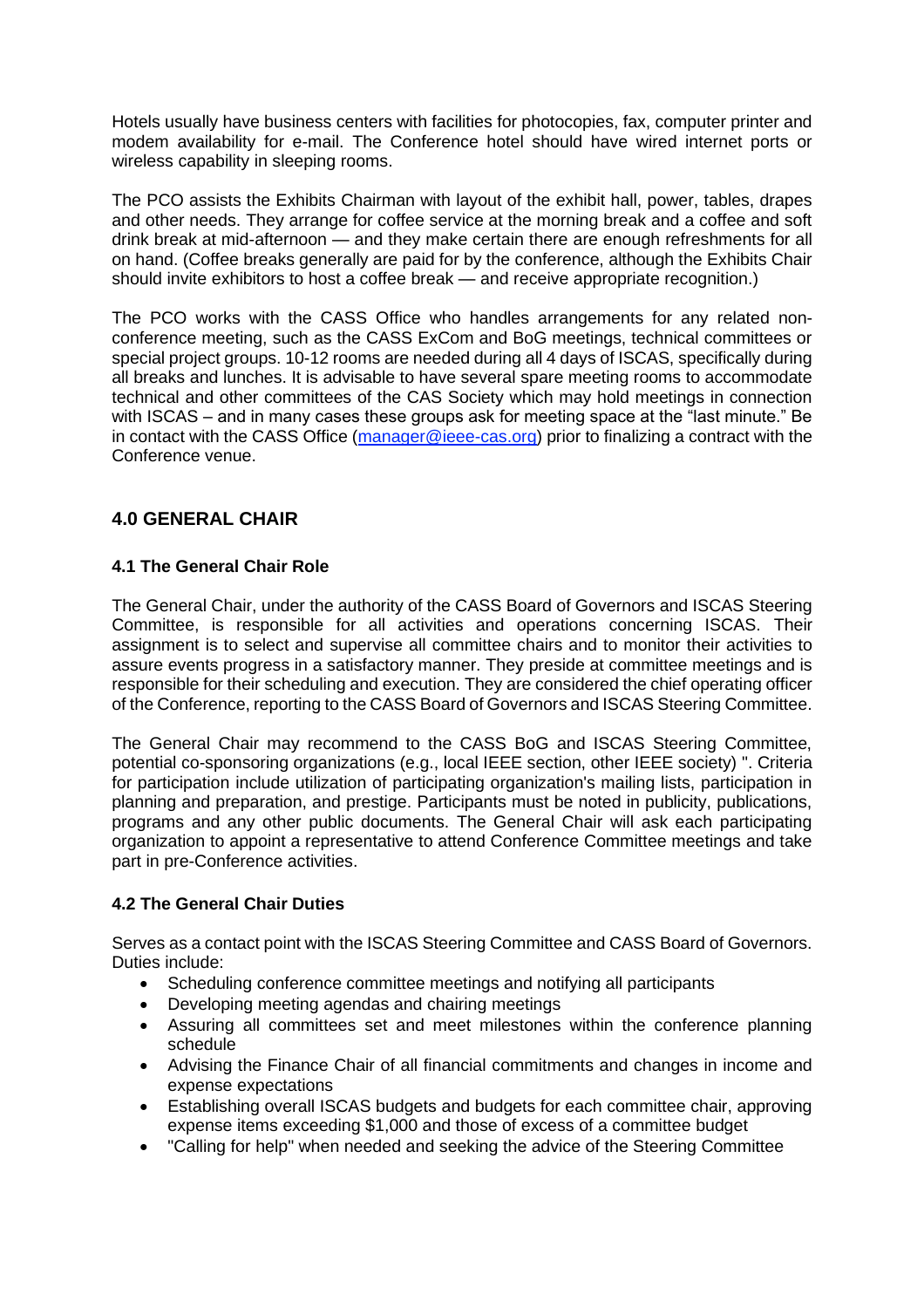• Providing a semi-annual report on conference and financial status to the CASS BoG and ISCAS Steering Committee.

They are responsible, with the PCO, for filing the Conference Information Schedule with IEEE Conference Services. IEEE must receive this form before advance funding seed money from CASS can be released.

The General Chair is the "master of ceremonies" of the conference, delivering opening remarks on the first morning and, except in special circumstances, presiding at plenary sessions, luncheons and awards presentations. They are in charge and visible and must be available to meet special guests.

At the close of the conference, each subcommittee chair will furnish a final summary report including "lessons learned" to the General Chair. The General Chair, in turn, will furnish a detailed report to the CASS Board of Governors and the ISCAS Steering Committee, including all available financial information, a list of names and addresses of conference registrants and exhibitors and "lessons learned" suggestions for improving the next conference.

The Conference General Chair, Finance Chair and PCO will oversee the return of seed money to CASS, distribution of surplus monies, filing of the final report to be sent to the CASS office, and the closing of the Conference bank account. A preliminary financial report is to be issued within three months after the Conference and an accrual-based report must be submitted to IEEE by 30 November of the Conference year. An audited final report will be completed as soon as all financial obligations are settled and will be submitted to the ISCAS Steering Committee, sponsors and IEEE headquarters. Final reports and audits not completed within one year of the conference close will result in financial penalties leveled against the conference by IEEE. IEEE requires a professional auditor for all conferences with receipts exceeding \$100,000. Auditing services are available from IEEE itself or an independent professional may be selected. Selection of an auditor is subject to approval of the ISCAS Steering Committee.

**IMPORTANT** – For attendees residing in countries outside the conference country, they must be reminded to apply as early as possible for visas – in some countries the process takes up to two months. With heightened security around the world, nearly all nations are beginning to require visas. The PCO can notify affected attendees as soon as their registrations are received, in the case of authors when their papers are accepted. The General Chair of non-USA conferences must prepare and sign invitation/visa letters. For conferences held in the USA, the invitation letters can be prepared and signed by either the PCO or the General Chair.

#### <span id="page-16-0"></span>**5.0 TECHNICAL PROGRAM CHAIR**

#### <span id="page-16-1"></span>**5.1 Technical Program Chair General Responsibilities**

The technical program is the heart of ISCAS and must be of the greatest possible technical and educational value to the circuits and systems community — it is the principal forum for technical interchange. It attracts attendees to the conference, stimulates discussions during the meetings and provides a permanent record of the technical presentations. It must be comprehensive and balanced between papers from industry and academia. The program includes both oral presentations and poster sessions.

The Technical Program Chair, in conjunction with the Technical Committee, chooses the theme for the Conference and organizes the technical sessions. They provide the necessary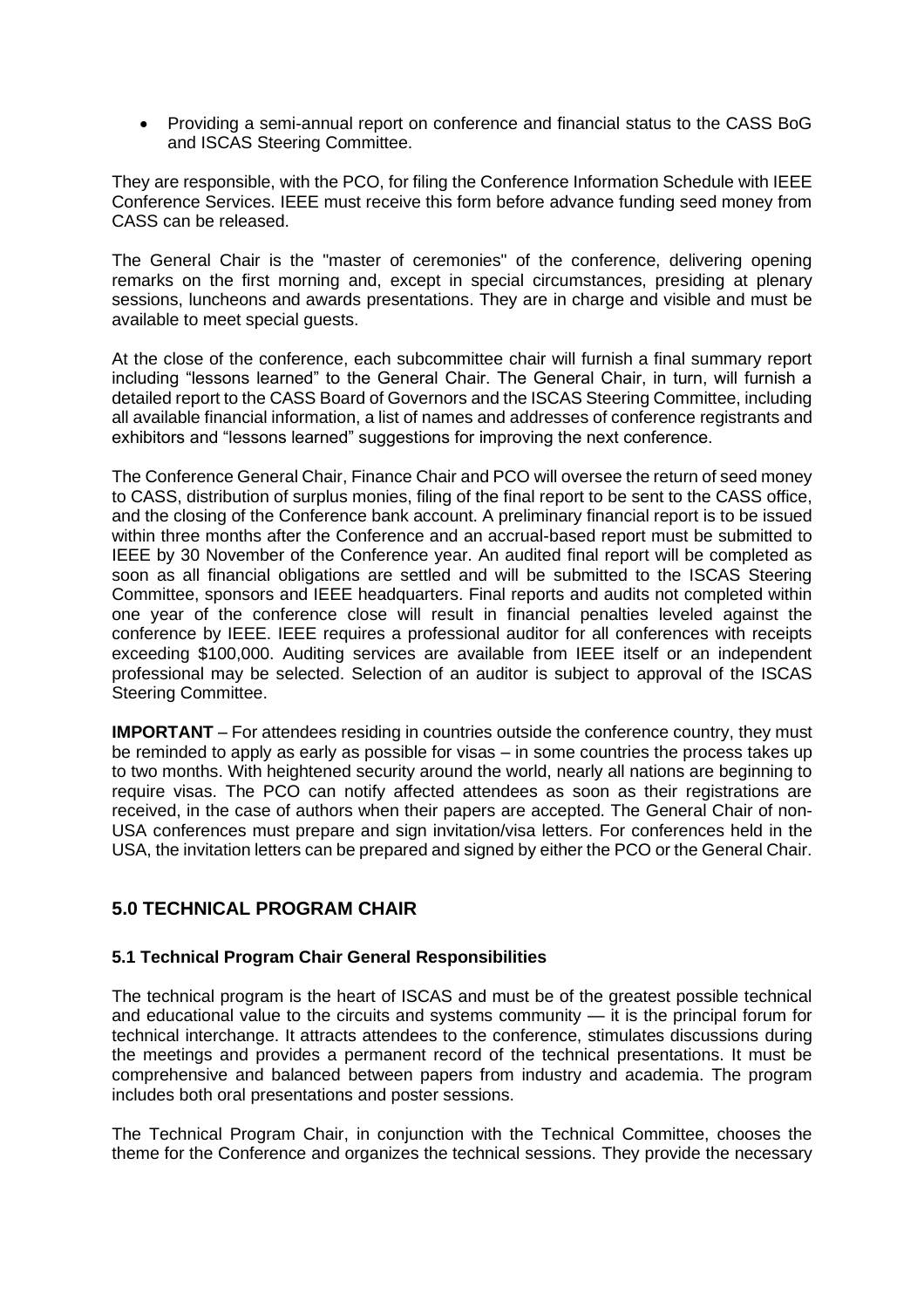program information for the call for papers, advance program and Conference Proceedings and advises the PCO of facilities needed for the sessions.

The Technical Program Chair has the right of final selection of all papers. They exchange with the PCO regular reports on all abstracts, authors and their affiliations, status in the evaluation cycle, author notifications, final papers received and session assignments.

The Chair will contact all session chairs, assist them with author/speakers, and work with the Conference General Chair in coordinating technical sessions with keynote and luncheon speakers and with tutorial sessions. They will determine, consulting with the Conference Committee, if papers will be invited, secured through a call for papers or both. They will work with the PCO on posting the Call for Papers on the Conference web page and will publicize it within the circuits and systems community. The CASS Office can publicize the Call for Papers to the entire IEEE CASS membership, Contact the Office at [manager@ieee-cas.org](mailto:manager@ieee-cas.org) for more details on this process.

The Technical Program Chair is responsible for papers assignments with the help of CASS Track Chairs. Reviews are returned to the PCO and tabulated. The Program Chair and the Track Chairs will select papers and place them in sessions. An Advance Program will be posted on the web.

The Track Chairs will select session chairs or moderators who are well known, knowledgeable in their respective fields and who will help attract an audience. The Track Chairs are responsible for briefing session chairs on their responsibilities and to encourage active participation in session development. A guide to session chairs is an effective companion to a letter confirming a chair's appointment.

#### <span id="page-17-0"></span>**5.2 Call for Papers**

The Call for Papers should emphasize the theme of ISCAS and the suggested topic areas (see below). All communications to prospective author/speakers (unsolicited or invited) must direct authors to the web and author kit and must note that paper publication is subject to receipt of a full fee registration from one author. The Call for Papers needs to be prepared well in advance of the initial distribution since it also is included in the current year's ISCAS Proceedings and should be submitted to that conference committee's Publications Chair by the published due date, typically four to six weeks prior to ISCAS. If the current and future ISCAS are in the same calendar month, the Call for Papers would have to be prepared approximately 14 months in advance.

The Technical Program Chair arranges, via the ISCAS PCO, for emailing the Call for Papers to the ISCAS mailing list, posting on the web, and any other distribution method deemed appropriate and approved by the General Chair.

The Call for Papers must include the following:

- A statement of the conference theme and suggested topics of interest.
- Full paper due date, author's notification date and due date for submission of final paper.
- Instructions for preparation and electronic filing of the paper.
- Notice that if a paper isn't accompanied by a full registration fee and presented at the conference, it will not be published in the proceedings.
- Direction that authors check the Conference website for the progress of their paper(s).

The deadline for full papers submission should be sufficiently in advance of the Conference to allow ample time for review. Submissions should be acknowledged by e-mail with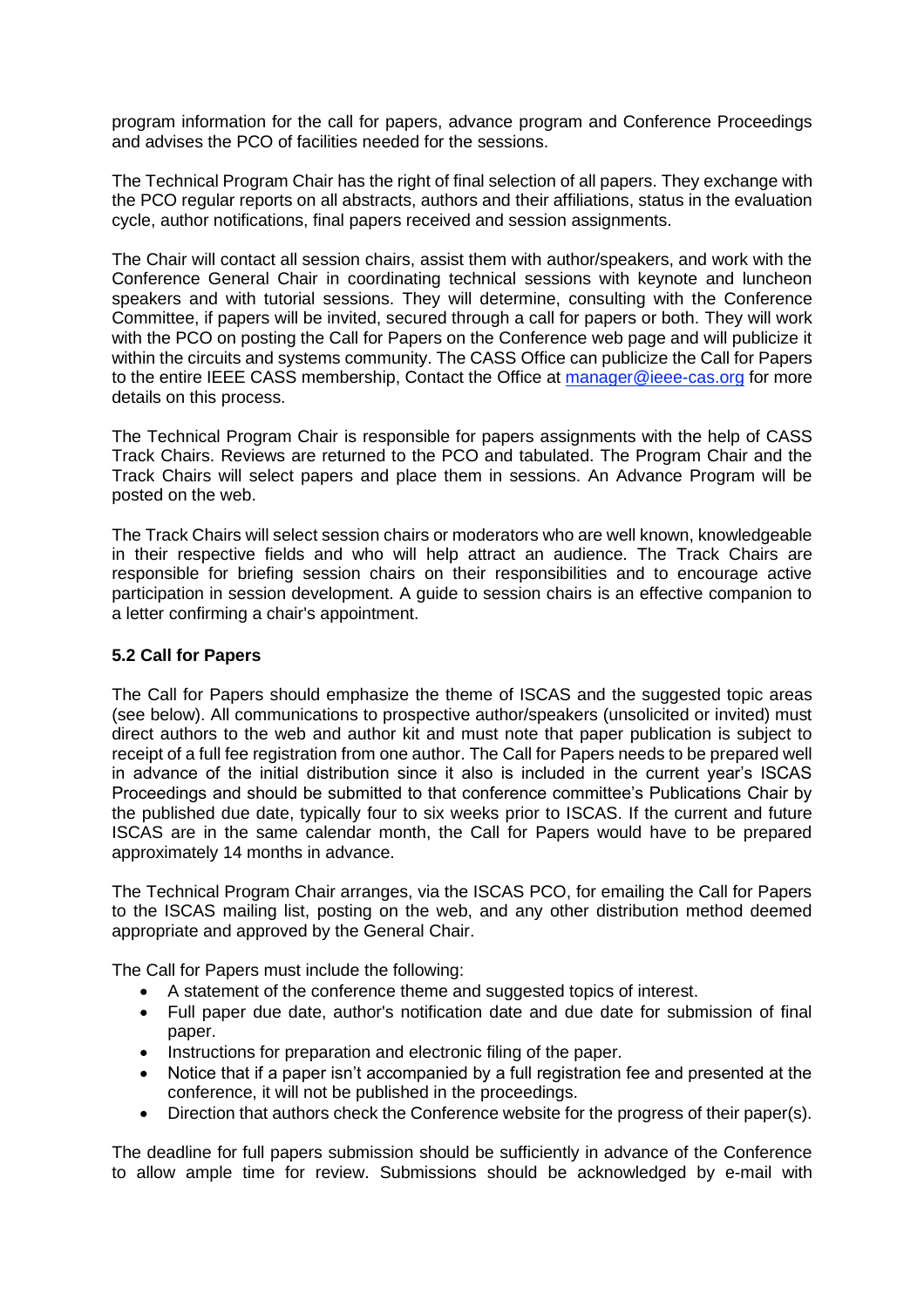assignment of a paper number as they are received (the web will list the paper numbers and later accepted papers only will be listed by number to avoid any embarrassment to authors). The Program Chair must prepare a clear and realistic schedule to allow time for writing, review, corrections and printing. All authors must receive acceptance or rejection notifications no later than the date stated in the call for papers.

#### <span id="page-18-0"></span>**5.3 Selection of Papers**

The Technical Program Chair and their committee will determine which papers are suitable for presentation at the Conference and for publication in the Conference Proceedings. Manufacturing of the proceedings in (USB drive format begins about one month before ISCAS and all papers should be in hand at least one month prior to printing deadline. The author kit, posted on the ISCAS website, contains early deadline dates for the Proceedings – many authors submit papers later than the published deadline, so an early date is recommended to overcome widespread tardiness. Authors are advised their papers will not be included if their material is not received in time.

The IEEE *Xplore* program is the worldwide dissemination of Conference Proceedings to subscribers. *Xplore* compatibility requires certain pdf settings and a separate production in a different format than the Conference Proceedings document. The PCO is responsible for *Xplore* compatibility that requires submission of final papers in Postscript.

To assure author attendance and avoid no-shows, the ISCAS Steering Committee requires that all authors/speakers pay the Conference registration fee in advance of the Conference Proceedings deadline for their papers to be published in the Proceedings. Papers will not be included unless material is submitted in electronic format with copyright form and full registration form and fees. In addition, policy mandates that a full registration fee must be connected to each paper presented, even if authored and presented by a student, Life Member or other special category of member. In such cases, a student or other category member must pay a full registration.

A list of no-show authors is maintained by the PCO and is made available to future program committees. No-show authors are those whose papers have been accepted but who have failed to appear at the Conference and have not arranged for a substitute presenter in advance. A second no-pay list includes authors who have papers published with a guarantee of payment but fail to pay registration fees.

Session chairs should contact authors in advance of the conference to assure they will be present and advising them of audio/visual (A/V) provided. Unless otherwise specified, A/V equipment is limited to a computer-controlled projector and screen, lavaliere or podium microphones and pointers. Additional equipment may be ordered at the option - and expense of the individual author.

At the conference, a meeting should be arranged each morning for the session chairs of the day (both presented and poster session chairs). At this briefing, the rules for conducting a session are reviewed along with handling of missing speakers. In order to preserve paper timing for those interested in attending specific papers, a missing author should NOT cause the next author to start ahead of time. All session chairs and authors are required to report to their assigned session room at least 10 minutes before the scheduled start of the session for any last-minute information.

#### <span id="page-18-1"></span>**5.4 Program Content**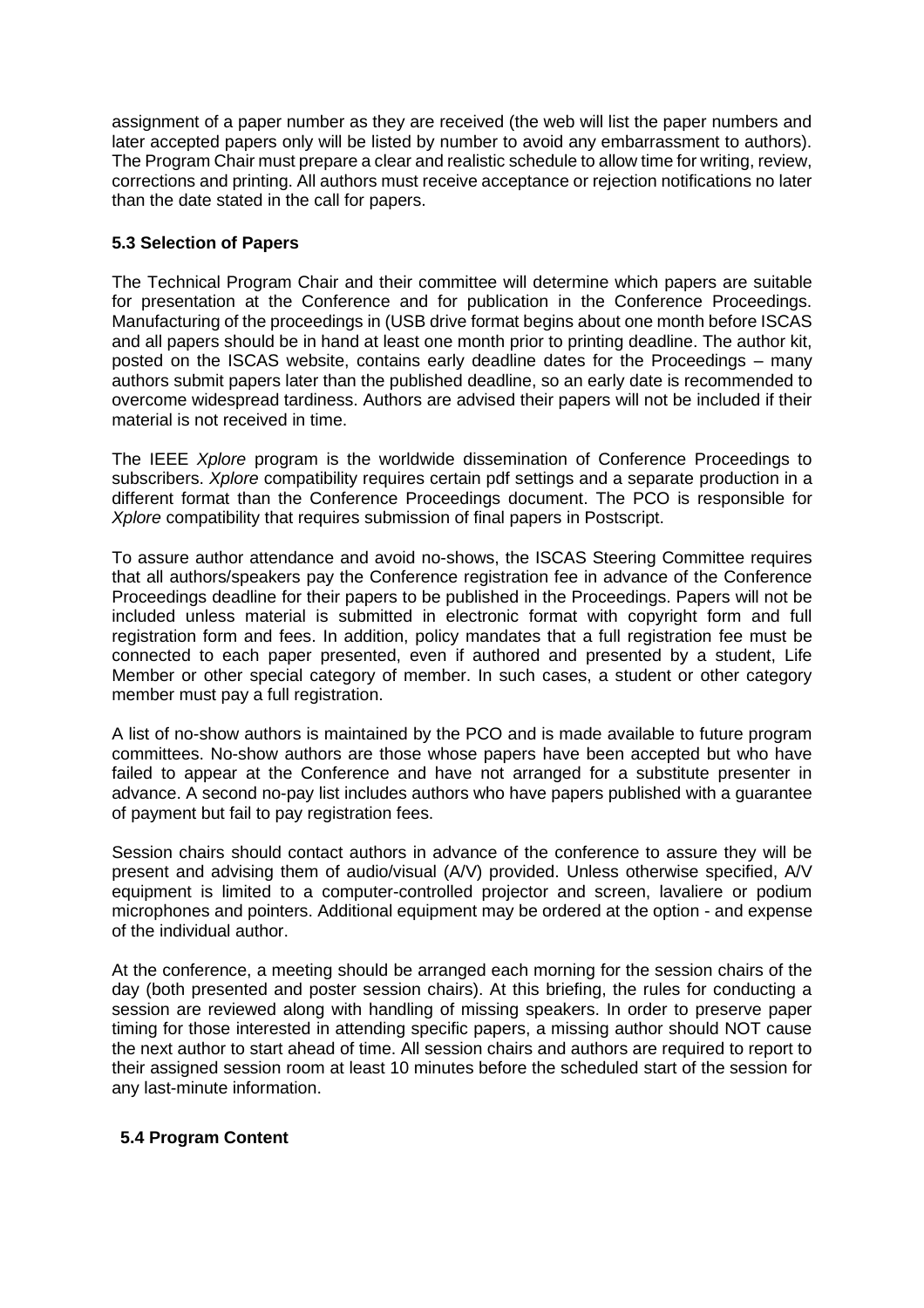The objective of the conference is to give the widest exposure to subjects and authors in the circuits and systems community. Thus, these general guidelines should be followed whenever possible:

- If possible, avoid more than three session chairs from any one organization.
- Try to limit papers to one from any one organization in any one session.

(An organization is defined as a company - in the case of large companies a division, branch or group - a government agency, an academic institution or a military unit fits this definition).

#### <span id="page-19-0"></span>**5.5 Conference Program**

- 1. Multiple Tracks ISCAS generally hosts 8 to 14 parallel sessions, which accommodate a total of 4 to 5 papers in each technical session and 35 to 50 poster papers in each poster session. The opening session of the conference is a single, or plenary, session setting the tone of ISCAS and featuring a prominent authority in circuits and systems that presents new or far-reaching information of general interest.
- 2. Live Demonstrations The live demonstrations of circuits and systems offers the possibility for an interactive and tangible form of presentation, which is quite different from oral and/or poster sessions. The demonstrations are conducted in presentation booths with ample space to set up a working system, may it be interactive software on a laptop, a hardware setup or even a robot. Prospective demonstrations could be either on work that has already been published or on research that is anticipated to be published concurrently in ISCAS.
- 3. Tutorials Applications-oriented workshops can provide excellent background and new developments in a subject. Tutorials are presented on the first day of the conference but are not included in the conference proceedings.
- 4. Acceptance Ratio It is generally accepted practice that a conference regular papers acceptance ratio not to exceed 45%.

#### <span id="page-19-1"></span>**5.6 Poster Sessions**

Papers may be placed into poster sessions in which authors explain their work to small groups or one-on-one. Papers are posted on bulletin boards - hence the name - and authors meet with attendees in front of the bulletin boards. Poster sessions carry the same technical weight as oral sessions and no differentiation is made in the Proceedings. It is merely a different mode of presentation than oral sessions and one that appears to be growing in popularity.

The precise size of poster board space must be included in the author kit on the web. The information is treated as critical by poster authors. The Technical Committee Chair is responsible for selecting volunteers as poster session chairs. A poster session chair is responsible for assuring the following rules are followed for their assigned session:

- 1. Posters should be hung within the assigned space at the beginning of the session.
- 2. The name and photo of the author who is available throughout the session to answer questions must be posted with the paper.
- 3. The designated author should be available for discussing the paper throughout the session.
- 4. All posters must be removed at the end of the session.

#### <span id="page-19-2"></span>**5.7 Session Planning**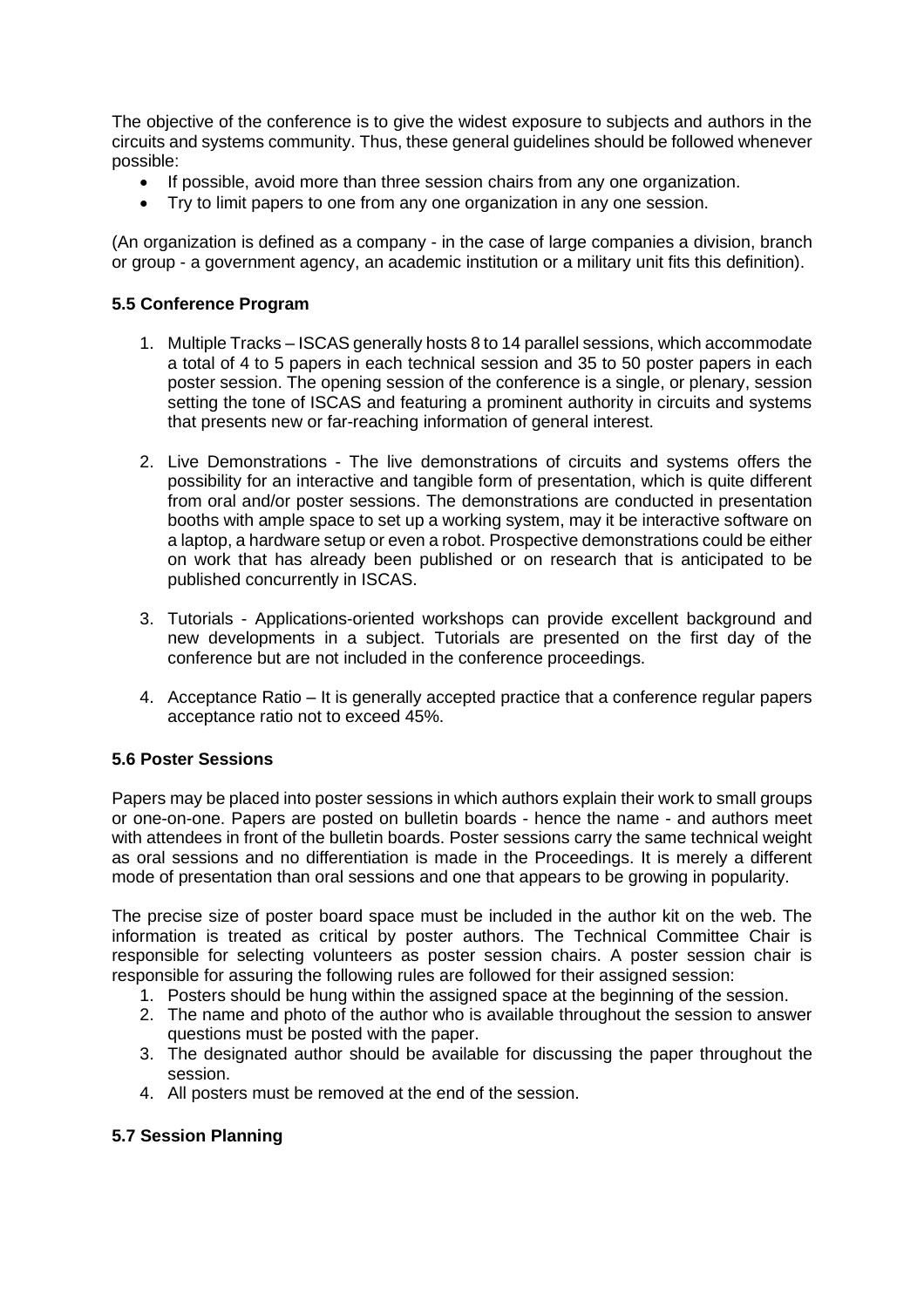Sessions generally are programmed for one-and-one-half hours. Each paper typically is allotted a total of about 20 minutes; a maximum of five papers should be planned for each session.

Session chairs are responsible for introducing the speakers, strictly maintaining time schedules and encouraging appropriate and select discussion — and preventing the propensity of speakers to extend their presentations beyond the allotted time. It is strongly recommended that Session Chairs contact their authors in advance of the conference to assure their attendance, etc. Session Chairs are not just masters of ceremonies; rather, they are the managers of their assigned Session and should treat the responsibility accordingly.

#### <span id="page-20-0"></span>**5.8 ISCAS Student Best Paper Awards**

The General Chair, Technical Program Chair and other members of the Technical Committee determine who will receive monetary awards for the Best Student Papers in the conference. The General Chair, Technical Program Chair and other members of the Technical Committee must consider the ranking determined by the review process when selecting the winners. When students submit their paper, they must indicate that they would like to be considered for the Student Best Paper Awards. Only papers that have indicated this will be eligible to win the Award. This stipulation needs to be indicated in the Call for Papers.

The award will be decided by the Awards Ceremony held at and needs to be communicated to the CASS Office 24-hours in advance of the ceremony. These awards will be presented and announced at the Awards Ceremony. They will receive a certificate, printed by the CASS Office and will receive their monetary award after the Symposium from PCO. The Awards are:

- Student Best Paper Award (\$500)
- Student Best Paper Runner-Up x 2 (\$500 each)

#### <span id="page-20-1"></span>**5.9 ISCAS Best Live Demonstration Award**

Recognition will be given to the best live demonstration, as decided by the General Chair, Technical Program Chair and other members of the Technical Committee. The award will be decided by the Awards Ceremony held at and needs to be communicated to the CASS Office 24-hours in advance of the ceremony. The award will be presented to one (1) winner and announced at the Awards Ceremony held at ISCAS. The winner will receive a certificate printed by the CASS Office.

#### <span id="page-20-2"></span>**5.10 Selection of Best Papers at ISCAS for TCAS-I Special ISCAS Issue**

Please note, the selection is the ultimate responsibility of the TCAS-I Editor-in-Chief and the Guest Editors. The points below are suggestions.

The TCAS-I Editor-in-Chief (EiC) appoints Guest Editors (GEs) for the Special Issue. It is recommended to appoint his/her Deputy Editor-in-Chief and the Technical Program Chairs of ISCAS as GEs. If more coverage of the field of interest of TCAS-I is needed, additional GEs can be selected among the ISCAS Track Chairs and/or TCAS-I Associate Editors. Please note, as the timeline of the special issue is fixed, it is recommended that all guest editors have experience with the way TCAS-I organizes its review process and the system it uses. It is important that the Technical Program Chair communicates the paper reviews with the TCAS-I EiC.

The GEs and the EiC select about 40 to 50 papers that received the highest review scores from the ISCAS paper review process and that belong to the field of interest of TCAS-I and seem to be suitable (as evaluated by the GEs) for a follow-up paper in TCAS-I.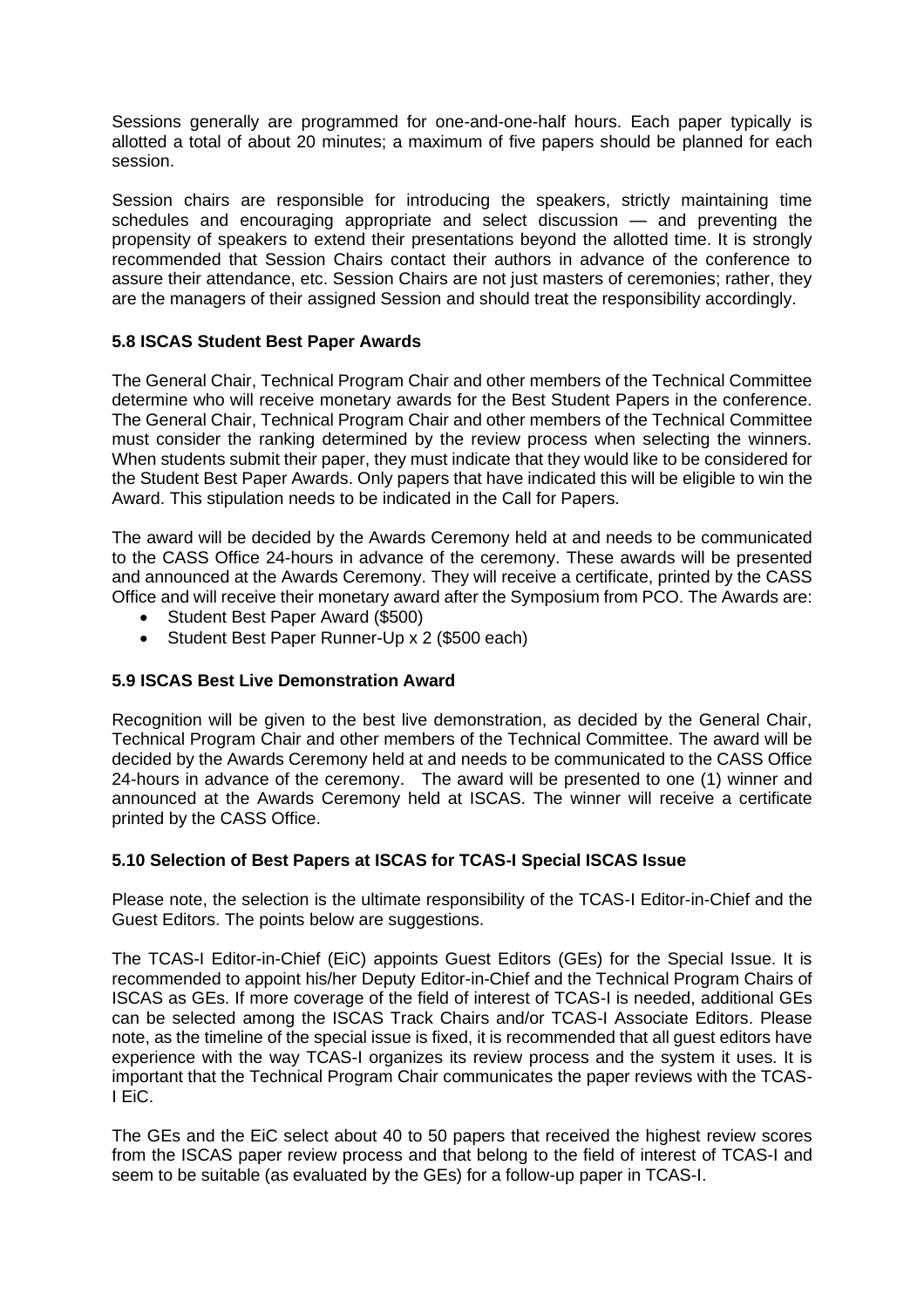The authors are invited to submit a follow-up paper on their ISCAS contribution to TCAS-I by September/October, following the conference.

All manuscripts received will follow the regular TCAS-I review and revision process, albeit that the time allowed for reviews and revisions may be a little shorter in order to meet the timeline of the special issue.

The special issue preferably hits the press at the beginning of May (before next year's ISCAS).

#### <span id="page-21-0"></span>**6.0 KEYNOTE SPEAKER CHAIR**

#### <span id="page-21-1"></span>**6.1 Keynote Speaker Chair General Responsibilities**

The Keynote Speaker Chair is the contact with keynote, luncheon and/or banquet speakers and is responsible for invitations to such individuals. They are also responsible for providing backup speakers in the event scheduled speakers drop out – or ensuring that key speakers provide a replacement if they can't appear.

#### <span id="page-21-2"></span>**7.0 EXHIBITS CHAIR**

#### <span id="page-21-3"></span>**7.1 Exhibits Chair General Responsibilities**

The heavy academic flavor of ISCAS does not attract a large exhibit following but rather publishers and software houses and circuits and systems companies introducing new concepts or seeking assessments of new applications. If a conference elects to include exhibits, the nature of the displays and the academic tenor must be made known to potential exhibitors.

The Exhibits Chair should be knowledgeable about the technical aspects of the Conference and should be familiar with companies, which are able to support the conference. They are responsible for selecting the exhibits area, establishing exhibiting rules and regulations, selling exhibits space, assisting in setting up exhibits and supervising exhibit activities.

A detailed budget will list the price of each booth space and estimate the number of booths that may be sold. It should indicate the cost of the gross exhibition area and facilities, the cost of electrical power, decorator service, signs, drayage and warehouse services, security guards, insurance and the cost of sales (promotion, printing, mailing, telephone and fax calls). The budget may also include the cost of one full Conference registration per exhibiting organization.

Exhibiting at ISCAS is covered by contract and is limited to circuits and systems products and services, including publishing in the areas of circuits and systems and related applications. ISCAS excludes exhibiting companies and organizations in other industries.

Other exhibits personnel may purchase extra proceedings and tickets to luncheons and social events. If approved by the Conference Committee, additional exhibits-only tickets may be made available to exhibitors in advance to invite customers and prospects to attend.

#### <span id="page-21-4"></span>**7.2 Applications and Layout**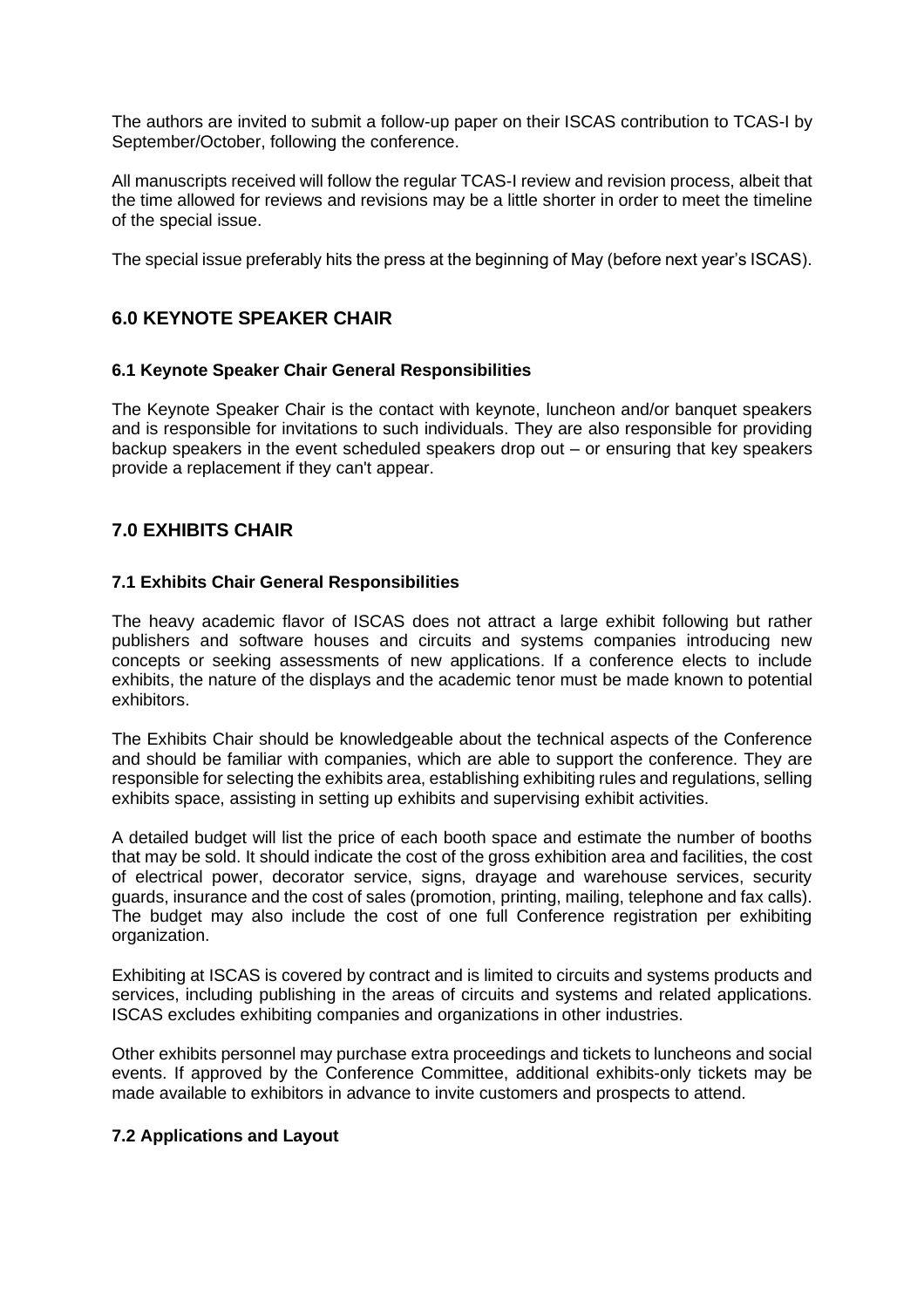The Exhibits Chair obtains the exhibits application and rules and regulations contract from the PCO and recommends any changes to fit the conference site. In advance of the conference, the Chair sends a message to exhibitors with this information:

- Time and location of the conference, general attendee profile, preliminary plans, days and hours of exhibiting and cost per booth
- A copy of the exhibit and rules and regulations.

Please note: The CAS Society requires a complimentary booth at ISCAS that will require electrical power. Please contact the CASS Office [\(manager@ieee-cas.org\)](mailto:manager@ieee-cas.org) to arrange details.

#### <span id="page-22-0"></span>**7.3 Setup and Teardown**

The Exhibits Chair is available throughout setup to handle any problems that may arise during that time. Exhibits personnel receive badges at the Conference Registration Desk.

#### <span id="page-22-1"></span>**8.0 TUTORIALS CHAIR**

#### <span id="page-22-2"></span>**8.1 Tutorials Chair Role**

Applications workshops featuring state-of-the-art information on circuits and systems offer another dimension to ISCAS activities. Tutorials are presented the first day of the Conference to avoid any conflict with ISCAS sessions.

#### <span id="page-22-3"></span>**8.2 Partnership with Conference**

The Tutorial Chair works closely with the Technical Program Chair in selecting tutorial topics that complement and can enhance the Symposium program. Subjects are selected to further knowledge of issues that will be discussed in detail at ISCAS.

The Tutorial Chair contacts selected tutorial developers for outlines of what the courses will cover and what will be involved in the presentations. They relay this information to the Technical Program Chair and PCO. Tutorials are regarded and advertised as the first day of the conference. Full conference registration does not necessary include registration for all the tutorials. The Circuits and Systems Society BoG considers the tutorial program to be a platform for inviting industrial involvement in ISCAS.

#### <span id="page-22-4"></span>**9.0 FINANCE CHAIR**

#### <span id="page-22-5"></span>**9.1 General Information**

The Finance Chair is the chief financial officer and controller. They team with the PCO who maintains the Conference bank account and has in place a system for safeguarding and accounting of all funds received prior to the Conference from pre-registrations, exhibits fees, tutorials and advances from sponsors and for monies received during the conference from registration fees and ticket sales. With the PCO, they submit mid-course budget figures to IEEE and to the CASS Office who then distributes them to the ISCAS Steering Committee and CASS BoG. They are responsible for a quarterly financial report and updating budgets and compiling a final financial accounting. With the PCO, they are responsible for submitting an accrual-based financial report to CASS and IEEE by 30 November of the Conference year.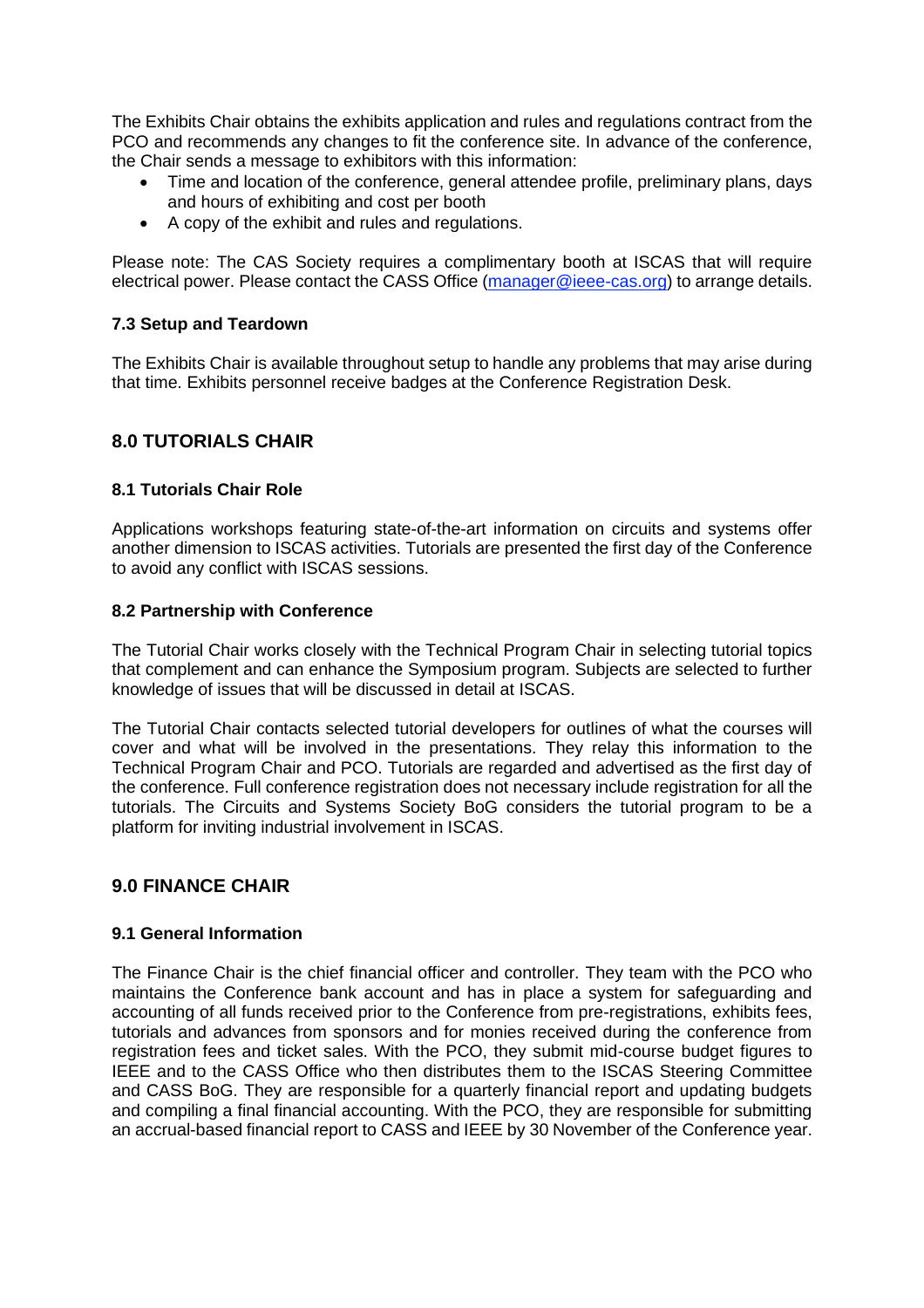"Seed" money or a loan may be needed to meet conference expenses before registration and, if applicable, exhibits funds become available. The CAS Society provides advance funds. The Finance Chair, with the PCO, must request these funds through the Vice President - Financial Activities of the CAS Society. Advance funding should be returned to the sponsors as soon after the conference as possible.

The Finance Chair and the PCO will develop a budget to indicate all anticipated receipts and expenditures (to be approved by the Conference Committee) and will provide that budget to the sponsor and co-sponsors. Budgets will be updated annually and submitted to the ISCAS Steering Committee and IEEE. The conference will budget for a surplus of 20 to 35 percent of total expenses.

#### <span id="page-23-0"></span>**9.2 Bank Account**

The Finance Chair will work with the PCO to handle funds received and to disburse payments. The Finance Chair, the General Chair, the PCO and an executive from IEEE Headquarters are empowered to sign checks - normally, the Finance Chair will sign amounts under \$1,000. The Finance Chair and General Chair will sign checks exceeding that amount. IEEE HQ should sign checks only in an emergency.

All income and expenses are coded according to a Chart of Accounts.

Financial records carry the Uniform Employer Identification Number assigned to IEEE conferences by the IRS – 13-1656633.

#### <span id="page-23-1"></span>**9.3 Insurance**

The Finance Chair and the PCO are responsible for insurance coverage (through IEEE and in compliance with IEEE policy) for the conference to protect ISCAS and its sponsors from accident claims or losses. A request for conference insurance form must be filed with IEEE to obtain the following coverage free of charge:

- Bonding of conference officers and employees \$1,000,00 (\$2,500 deductible)
- Rental of equipment \$25,000 limit (\$250 deductible)
- Liability and property damage \$1,000,000 and \$7,000,000 (no deductible
- Limited volunteer personal liability \$100,000 (list committee members covered)
- In-and-out robbery coverage \$25,000 limit and \$2,500 deductible) is available through IEEE at a cost of \$125.

The IEEE requires that a Conference must obtain, in advance, a certificate of insurance from a company providing buses for tours or other transportation activities. The certificate must specify the liability and property damage coverage provided by the company and must name IEEE as an additional insured. The certificate is to be filed with the IEEE insurance office.

A Conference may not charter boats in the name of IEEE as IEEE liability insurance does not apply to boats. If such transportation is needed, arrange for the carrier to sell the Conference individual passenger tickets – it is merely a coincidence that every passenger on a boat ride is attending the same Conference. If ticket transportation cannot be arranged, the Conference must secure a certificate of insurance from the carrier naming IEEE as an additional insured with a minimum coverage of \$1 million. IEEE recommends caution in such charter arrangements because of the potential liability. Airplane travel as part of a conference event is not authorized.

#### <span id="page-23-2"></span>**9.4 State Tax Exemption**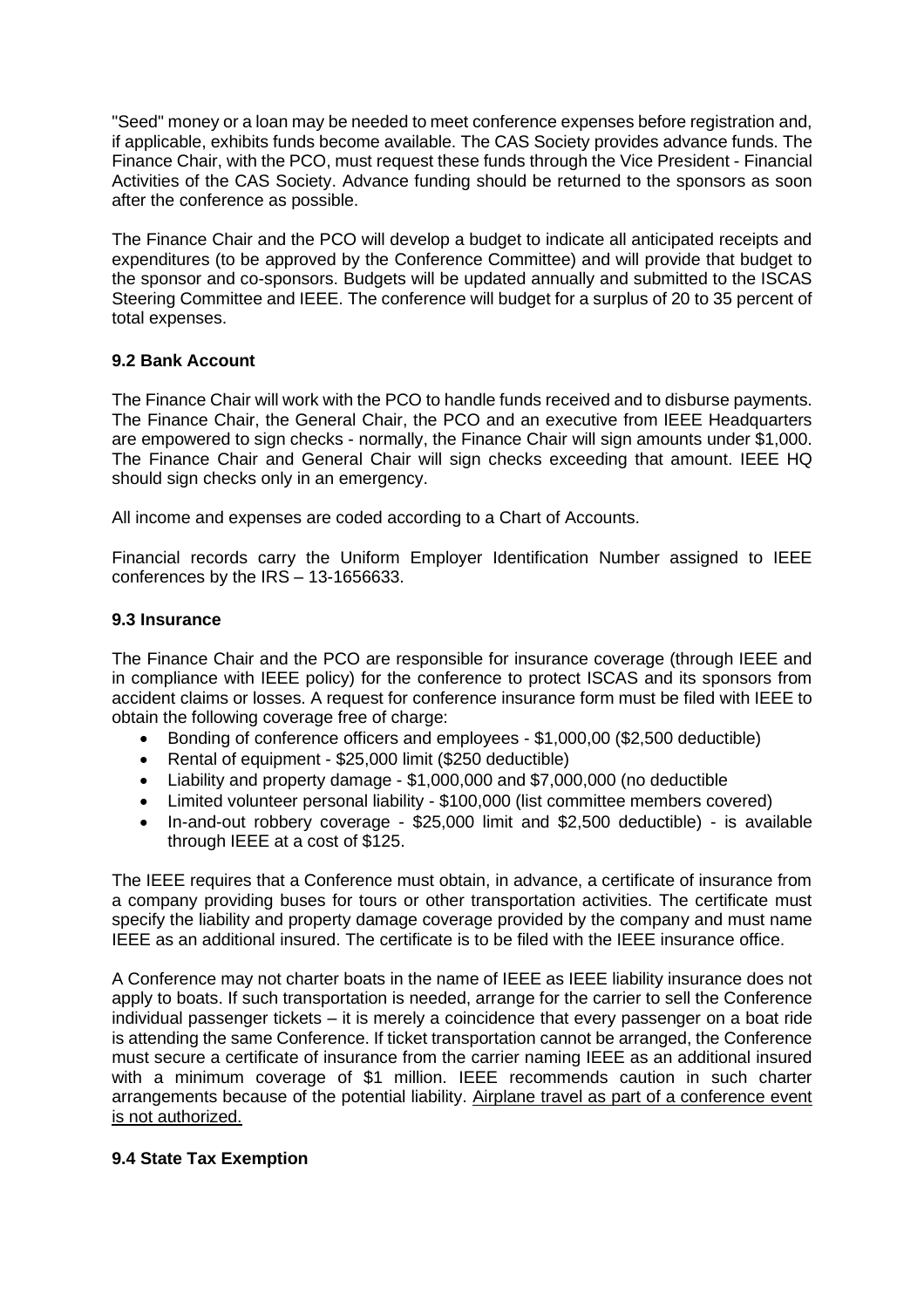Some states of the United States allow sales tax exemptions for IEEE conferences. If ISCAS is held in a state where an exemption is allowed, the Finance Chair must provide the conference facility and other suppliers with a sales tax exemption certificate.

#### <span id="page-24-0"></span>**9.5 Payment of Bills**

Bills should be approved by authorized committee chairs and forwarded to the Finance Chair for approval and then to the PCO for payment. While every effort must be made to stay within the budget, the Finance Chair may approve any bill authorized by the appropriate chair, which does not exceed a committee's specific budget by more than 10 percent (larger excesses must be approved by the General Chair and in certain cases, the CASS BoG).

#### <span id="page-24-1"></span>**9.6 Refunds**

The Finance Chair, General Chair, Exhibits Chair and the PCO will recommend a policy for registration refunds (but only after a credit card transaction is approved by the issuing agency or a check clears the bank) for approval by the Conference Committee. Refunds can be held to a minimum if a cut-off date for refund requests is publicized in appropriate promotional literature. Requests for refunds after the deadline date will not be honored. Refunds should be avoided if possible, but a recommended policy is 100 percent refund 100 or more days before the conference, 75 percent 75 days before and 50 percent between 30 and 50 days. Fewer than 30 days, no refunds are authorized except in documented medical or family emergencies.

#### <span id="page-24-2"></span>**9.7 Complimentary Registrations**

ISCAS will provide complimentary full registration for regular conference activities to a select list, as determined by the ISCAS Steering Committee and can include:

- o Keynote Speaker(s)
- o ISCAS General Chair
- o CASS Operations Manager +1 additional staff person
- o Members of the ISCAS Steering Committee
- o Conference Committee Activity Chairs (e.g., chairs of key committees technical program, registration, exhibits, arrangements, etc.)
- o Special Guests (e.g., Presidents of CASS, President of IEEE, CASS VP Conferences and local section sponsor).

#### <span id="page-24-3"></span>**9.8 Independent Contractors and Award Recipients**

If a conference hires an independent contractor to fulfill specific tasks or presents a cash award exceeding \$600, payment must be reported to the IRS on Form W-8 (non-US resident) or W-9 (US resident). This covers payments to individuals or unincorporated businesses for rents, services (including parts and materials), prizes and awards. Such payments are considered taxable income to the recipient and are required by law to be reported. Each conference held in the US and making such payments to an US citizen or permanent resident must provide a list to the IEEE Accounts Payable Department by January 10 of the year following payment. The IEEE Accounts Payable Department will file all the necessary 1099s on behalf of the Institute.

Items included are:

- 1. Recipients Social Security or Employee Identification number
- 2. Name and home address of the recipient.
- 3. Sum of the total payments made to the recipient.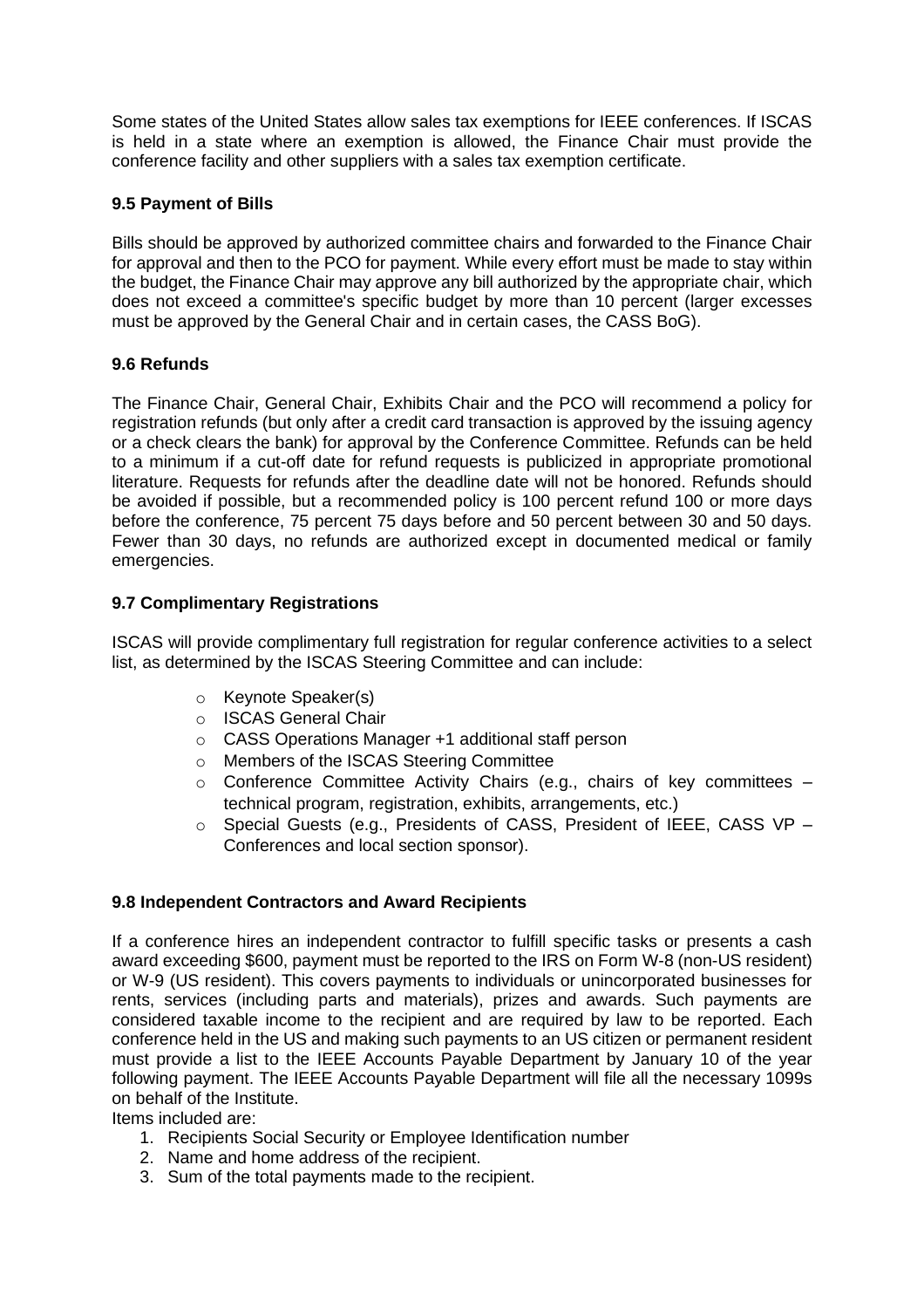- 4. Purpose of the payment.
- 5. Contact information for the individual who prepared the list including name, telephone, fax and e-mail address

Types of payments to be reported:

- 1. Travel awards paid without obtaining an expense report with supporting receipts for invited speakers, attendees, students, etc.
- 2. Prizes or awards for papers, service, etc.
- 3. Consultant fees paid to an individual or unincorporated business

#### <span id="page-25-0"></span>**9.9 Reports and Audits**

A preliminary financial report will be filed within three months, an accrual-based account by November 30 of the conference year and a final audited report will be submitted to the ISCAS Steering Committee, sponsors and IEEE headquarters as soon as possible thereafter, but realistically six months to a year after the conference. The report shall give a clear picture of the number of registrants, the fees they paid, the number of tickets sold for social events and detailed information about expenditures. Conferences must issue final reports and close all books within one year or IEEE will assess financial penalties; additional penalties will be imposed if closing is delayed.

All IEEE conferences with receipts exceeding \$250,000, and ISCAS meets this specification, are subject to a professional audit. IEEE offers auditing services for a reasonable fee or an outside independent professional may be used.

#### <span id="page-25-1"></span>**10.0 CONFERENCE CONTENT**

The current year ISCAS Organizing Committee is responsible for defining the day to day content and flow of ISCAS. However, certain elements are expected to be present and there are best practices to be considered. Specifically, the conference contains the following elements:

#### <span id="page-25-2"></span>**10.1 Tutorials Day**

Contents and flow of the day are explained in the Tutorials Chair responsibilities.

#### <span id="page-25-3"></span>10.1.1 Welcome Reception

The Tutorial day concludes with a Welcome Reception for all attendees. The traditional welcome reception is at the discretion of the organizing committee. The cost must be controlled to assure a successful budget. Pay attention to food and beverage distribution.

#### <span id="page-25-4"></span>**10.2 Opening Day of the Conference**

The second day of the conference is the first day for formal papers. A larger audience will be present and therefore, it is the formal opening of the conference.

#### <span id="page-25-5"></span>10.2.1 Session Chair's Meeting

All session chairs (both presented and posters sessions) for the day should be invited to a briefing in which the Technical Program Chair thank them for their participation and reviews their roles. Detail to the timing of papers and the poster setup are key. Review the instructions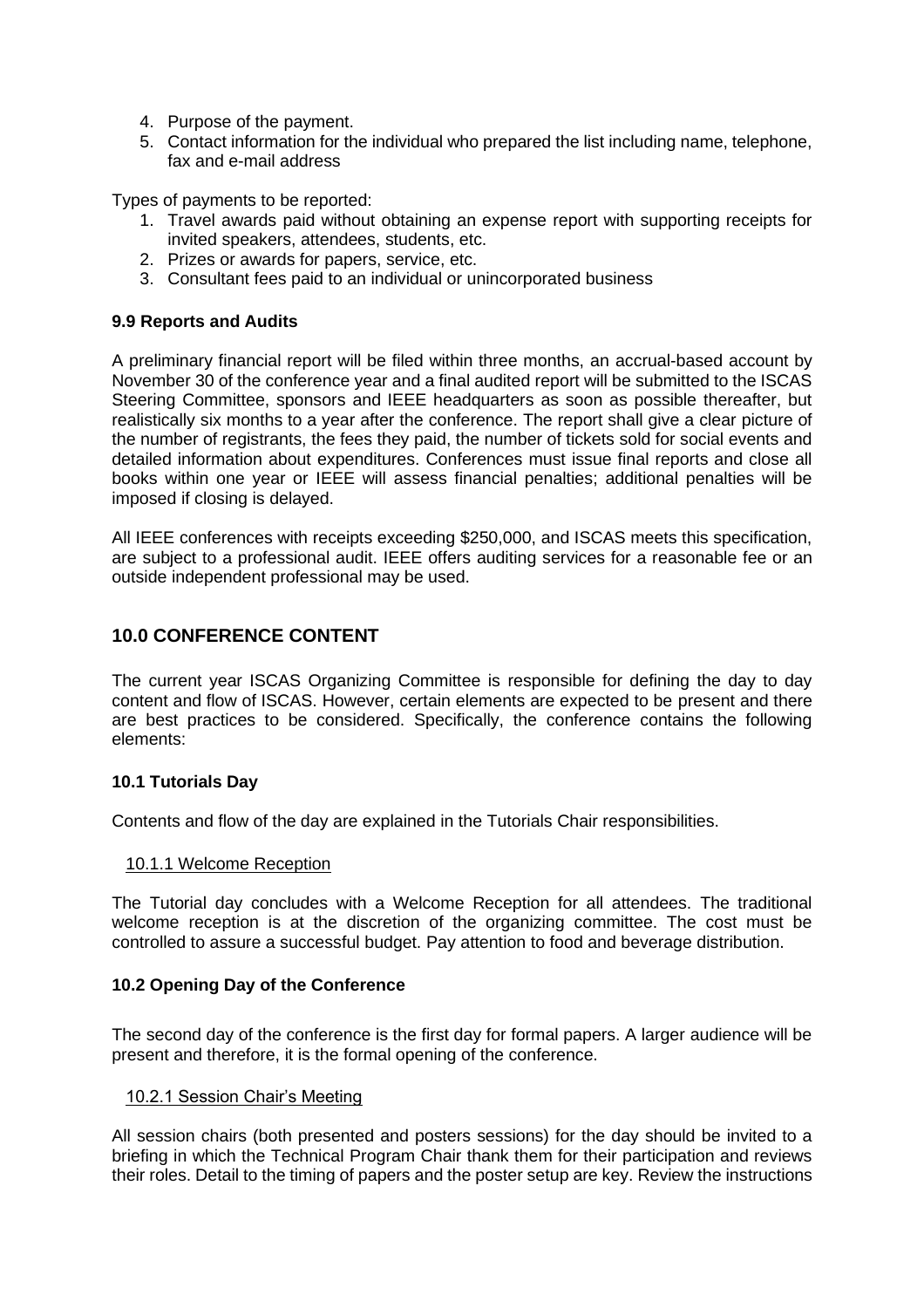for how to handle common issues such as A/V Equipment failure and presenters who do not arrive on time (or at all). Answer questions.

#### <span id="page-26-0"></span>10.2.2 Welcome and Announcements by the Organizing Committee

It is best practice to review the conference rules and arrangements briefly. Make sure to point out the first day schedule and remind session chairs to attend daily morning briefing meetings. Make it a point to thank the conference patrons. Consider whether the reception will be treated as a meal by participants or as appetizers.

#### <span id="page-26-1"></span>10.2.3 Keynote Speaker(s)

The organizing committee may invite accomplished individuals to address the conference to set the theme for the conference.

#### <span id="page-26-2"></span>10.2.4 Presented Paper Tracks

Presented paper sessions should be organized into tracks of related subjects. Session chairs are selected to introduce speakers, control the timing, and audience interchange of the session. It is vital that session chairs understand their responsibilities.

The committee should consider invited special sessions carefully, assuring that the special session chair can find adequate numbers of papers on the topic that meet the Technical Program Committees high standards. All papers including special sessions are reviewed in the same way.

#### <span id="page-26-3"></span>10.2.5 Poster Sessions

Poster sessions are commonly run in parallel with presented sessions. Paper selection and review is expected to be the same quality as presented sessions. Poster session chairs need to be instructed on the rules and timing for arranging papers and removing papers from posting. At least one author is expected to be present during the entire session near their posted paper.

#### <span id="page-26-4"></span>10.2.6 Exhibits

The Exhibits Chair determines exhibit hours and procedures. Care should be given to providing exhibitors with access to conference participants during breaks by arranging the physical layout of the exhibits, posters, and break areas together. Prepare an exhibitor's handout to clearly communicate the rules for exhibiting, schedule for setup and teardown, and expectations for participation of those staffing exhibit booths.

#### <span id="page-26-5"></span>10.2.7 WiCAS/YP Event

The WiCAS/YP Chairs will design an event for the first night of the conference in which all attendees are invited to attend. The WiCAS/YP Chairs will work with the General Chair and the PCO in the organization and timing of the event. The CAS Society financially sponsors this event, but the venue should be included in the Conference venue contract to avoid complications.

#### <span id="page-26-6"></span>**10.3 Day 2 of the Sessions**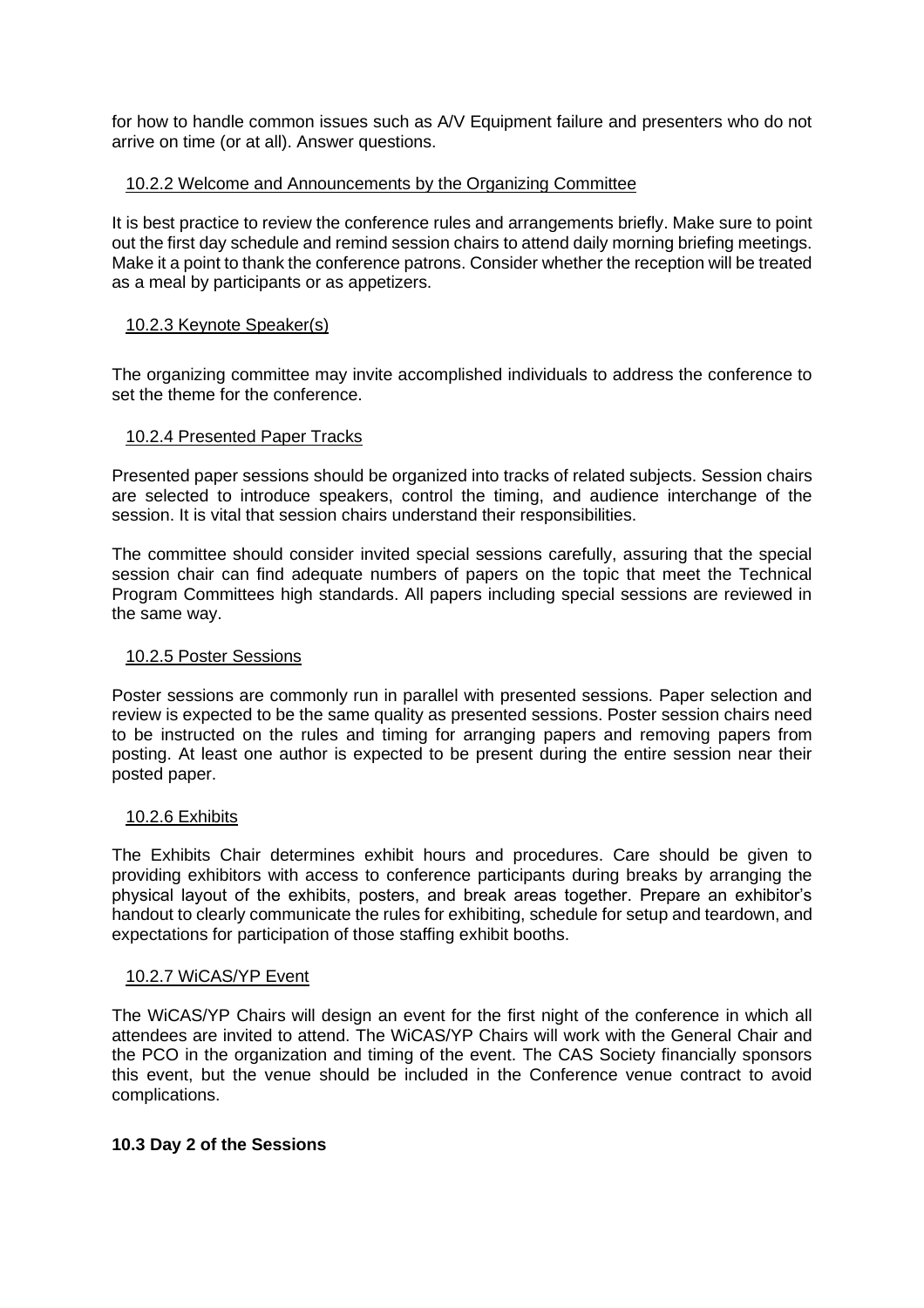#### <span id="page-27-0"></span>10.3.1 Session Chair's Meeting (repeat of day 1 for current day's session chairs)

#### <span id="page-27-1"></span>10.3.2 Announcements

Briefly repeat conference information and rules for late arrivals. Go over the day's schedule including specific arrangements (timing and transportation) for the Gala Dinner. Thank staff. Make it a point to thank conference patrons.

#### <span id="page-27-2"></span>10.3.3 Keynote Speaker(s)

The day will begin with another Keynote Speaker. Also, you may consider having another Keynote Speaker following lunch.

#### <span id="page-27-3"></span>10.3.4 Presented Paper Tracks and Poster Sessions continue as in Day 1

#### <span id="page-27-4"></span>10.3.5 Exhibits

At the discretion of the Exhibits Committee, exhibits may continue from Day 1.

#### <span id="page-27-5"></span>10.3.6 Awards Presentation

The awards presentation is organized by the CASS Office and recognizes Society awardees, Society Fellows, and any IEEE-level awards for which the recipient has elected to receive their recognition at ISCAS. The conference organizers are welcomed to present their conference awards after the Society's recognitions. The ceremony is closed by the next year's ISCAS General Chair and their presentation on the upcoming edition of the conference.

The following A/V requirements are needed for the Awards Presentation:

- Projectors and Screens (possibly 2 or more depending on the room setup)
- Microphone and Podium
- Ability to play video with sound

#### <span id="page-27-6"></span>10.3.7 Gala Dinner

The gala dinner on the second night of paper sessions is intended as a social event. If they wish the organizers may separate these two events. The gala dinner is an opportunity for colleagues from around the world to meet and talk. Entertainment should be provided, but the form and content are entirely at the discretion of the organizing committee.

#### <span id="page-27-7"></span>**10.4 Last Day of the Conference Sessions**

<span id="page-27-8"></span>10.4.1 Session Chair's Meeting (repeat of the first 2 days meetings for current day's session chairs).

#### <span id="page-27-9"></span>10.4.2 Closing Ceremonies

After the last session, assemble participants for a brief ceremony/farewell reception. Thank the participants, organizing committee, conference coordinators, and others for their help. Introduce the next year's ISCAS Organizing Committee and provide a few minutes for them to promote the conference.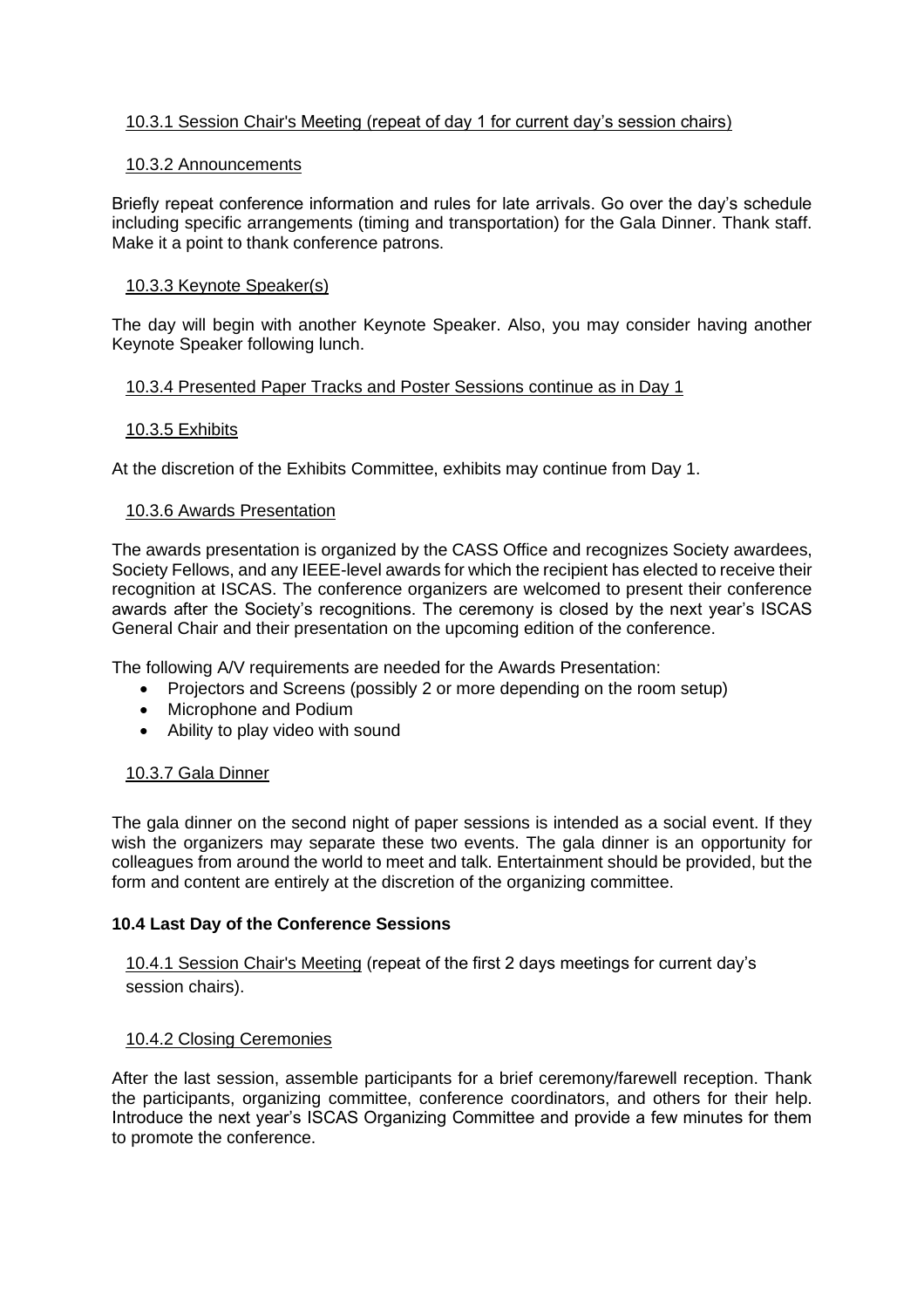### <span id="page-28-0"></span>**11.0 POST-CONFERENCE**

#### <span id="page-28-1"></span>**11.1 Post-conference Procedures**

All information regarding the closing of a conference and complying with IEEE procedures is here:

[http://www.ieee.org/conferences\\_events/conferences/organizers/closing\\_conference\\_financ](http://www.ieee.org/conferences_events/conferences/organizers/closing_conference_finances.html) [es.html](http://www.ieee.org/conferences_events/conferences/organizers/closing_conference_finances.html)

- Closed within 6-12 months
- It is vital to finish up everything required by IEEE within 6-12 months. CASS is fined by IEEE central for conferences not closed in the required time.
- Preparation of Xplore: Before papers are handed in for IEEE Xplore by the manager of the paper handling system no-shows must be excluded:
	- o Excluding no-shows Before submitting to Xplore, "no show" papers are excluded. Although we try to be reasonable and ask the authors why they did not show up, there should be strong reasons to include "no-show" papers and it is generally NOT possible. Remember when submitted to ISCAS, copyright is transferred to the IEEE and resubmission cannot be done without permission from the IEEE. It is recommended that this strict no-show policy is clearly communicated to authors at submission of papers.
- Report requirements
	- $\circ$  Please provide your final ISCAS report for coming organizers to learn from your experience. Please also report any issues or improvements we may adapt.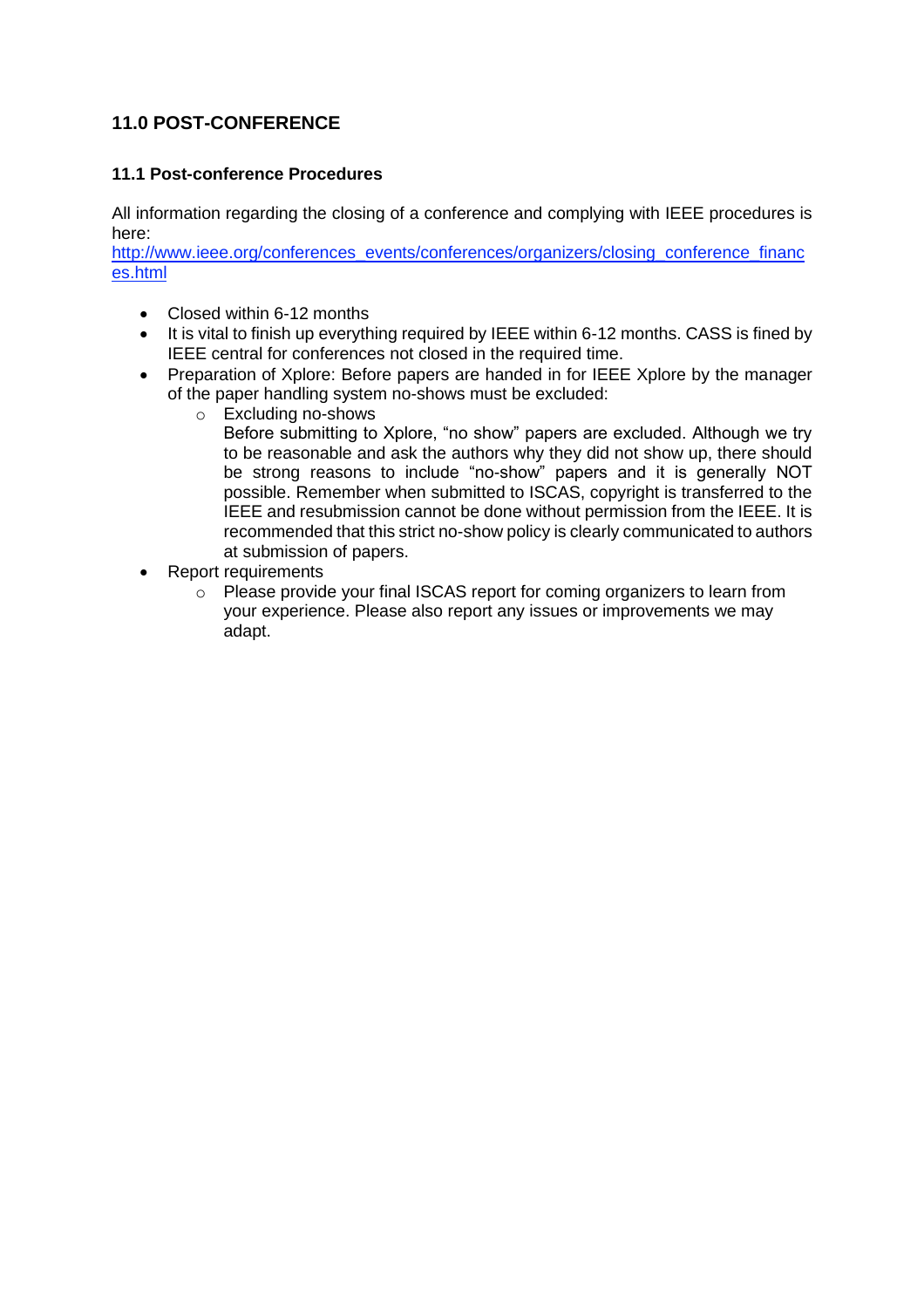# <span id="page-29-0"></span>**IEEE ISCAS Bid Packet Requirements and Timeline**

The venue for the future International Symposium for Circuits and Systems (ISCAS) four (4) years ahead is selected by the ISCAS Steering Committee, normally during their annual meeting on Sunday before ISCAS.

The Call for Proposals to host ISCAS is issued in early January, the Expression of Interest is due 4 weeks after the call is released, and the final bid packet is due 6 weeks after the notification of Expression of Interest acceptance. Deadlines will be explicitly stated in the Call for Proposals. Bids should be submitted to the CASS Office at [manager@ieee-cas.org,](mailto:manager@ieee-cas.org) with copy to CASS VP – Conferences, Andrei Vladimirescu, [andreiv@berkeley.edu.](mailto:anderiv@berkeley.edu)

For additional details on the organization of ISCAS and specific responsibilities in organizing an ISCAS, please see the ISCAS Organizing Guide.

## **ISCAS Call for Proposals Procedure**

Those interested in hosting a future ISCAS should prepare a bid package that covers the topics listed below. All bidders should comply with these requirements but are free to provide additional features for an improved experience.

#### **Step One: Expressions of Interest**

The Vice President of Conferences will issue a Call for Proposals to host the ISCAS conference to be held in four years' time. Potential local hosts should submit proposals by email to the CASS Office with copy to the CASS VP – Conferences.

#### **The Expression of Interest is limited to 3 pages and should indicate:**

- 1. The General Chair name and Key Committee members with their resume and their current or past involvement in CASS leadership and CASS conferences
- 2. Proposed destination and venue
- 3. Estimated budget listing the main sources of expense and revenue, including a proposed registration fee schedule
- 4. A letter of commitment from the General Chair to present the proposal in person if the Expression of Interest is accepted

It is expected that ISCAS will be 100% financially and technically sponsored by CASS, and any deviation should be noted in the Expression of Interest.

#### **Step Two: Full Proposals**

The ISCAS Steering Committee will review the Expressions. Candidates will be notified around the end of February. Selected candidates will be invited to submit a full bid packet and present their bid in person at the ISCAS Steering Committee Meeting the day before the current ISCAS starts. Normally, 30 minutes are given for each bid to present and respond to questions from the ISCAS Steering Committee.

Proposers should work with the proposed venue and convention bureau to prepare a detailed bid. The ISCAS Steering Committee will review and analyze the submissions. During this time, further information may be requested to enable full comparative evaluation.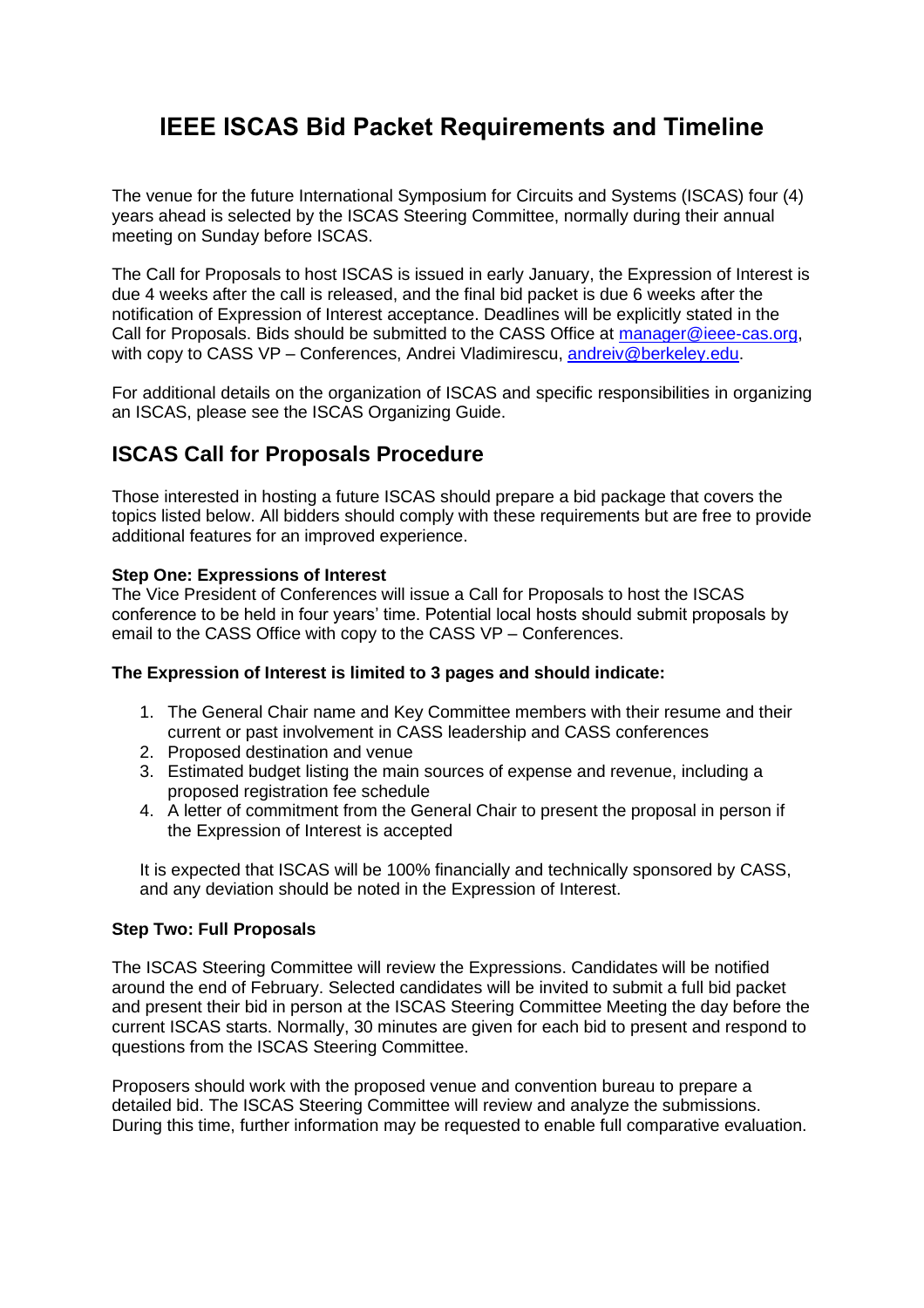## **ISCAS Final Bid Packet Information & Requirements**

The final bid packet includes: a document describing the following requested information, a completed spreadsheet with requested supplemental data, and an estimated budget.

#### 1. Leadership and Organizing Committee

- General Chair(s), Technical Program Chair(s) and Key Organizing Committee members along with brief resumes including their current or past involvement in CASS leadership and CASS conferences
- Local Arrangements Chair(s) to recruit volunteers to assist in registration, session A/V, venue guidance, etc.
- Proposers are encouraged to recruit an Organizing Committee that reflects the diversity of the worldwide CASS community (geographic regions, industrial and academic member, underrepresented groups).
- Resumes are limited to 2 pages each for General Chairs and Technical Program Chairs, max 1 page each for all other Organizing Committee Members

#### 2. Technical Vision

- Provide details on the technical theme for the conference and discuss how it aligns with CASS fields of interest.
- What innovation themes related to relevant industrial segments will be highlighted in the technical program?
- Discuss the anticipated impact of the meeting on the CAS community and on technical progress in the field of circuits and systems.

#### 3. Proposed Conference Venue

- The venue should be able to accommodate:
	- o Up to 1200 participants in plenary sessions
	- $\circ$  Up to 1000 for banquets
	- $\circ$  Approximately 10-14 parallel technical lecture sessions (each room seating 50 to 175 participants)
	- o Exhibit space near the technical sessions to accommodate morning and afternoon breaks, 10 company booths, 60 poster presentations (doublesided display boards) and live demonstrations (typically 35-50 per year).
	- o Speaker preparation room
	- o Operations room
	- $\circ$  Side meetings for CASS Technical Committees and other groups that need to meet (7-10 rooms during all 4 days of ISCAS specifically available during all breaks and lunches)
- Please provide the following information:
	- o Estimated costs for meeting and banquet space.
	- o Estimated costs for W-Fi service and audio/visual equipment rental.
	- o Applicable government permits/restrictions and taxes.
	- $\circ$  Proposed conference dates with tutorials on Sunday and the main conference sessions on Monday, Tuesday, and Wednesday. ISCAS should take place during the last part of May or first part of June.
	- o Historical weather summary for the proposed conference dates.
	- $\circ$  Details for any security needs and arrangements. Note that the personal safety of participants is a consideration in venue selection.
	- o A list of recent IEEE technical conferences at the venue, if any.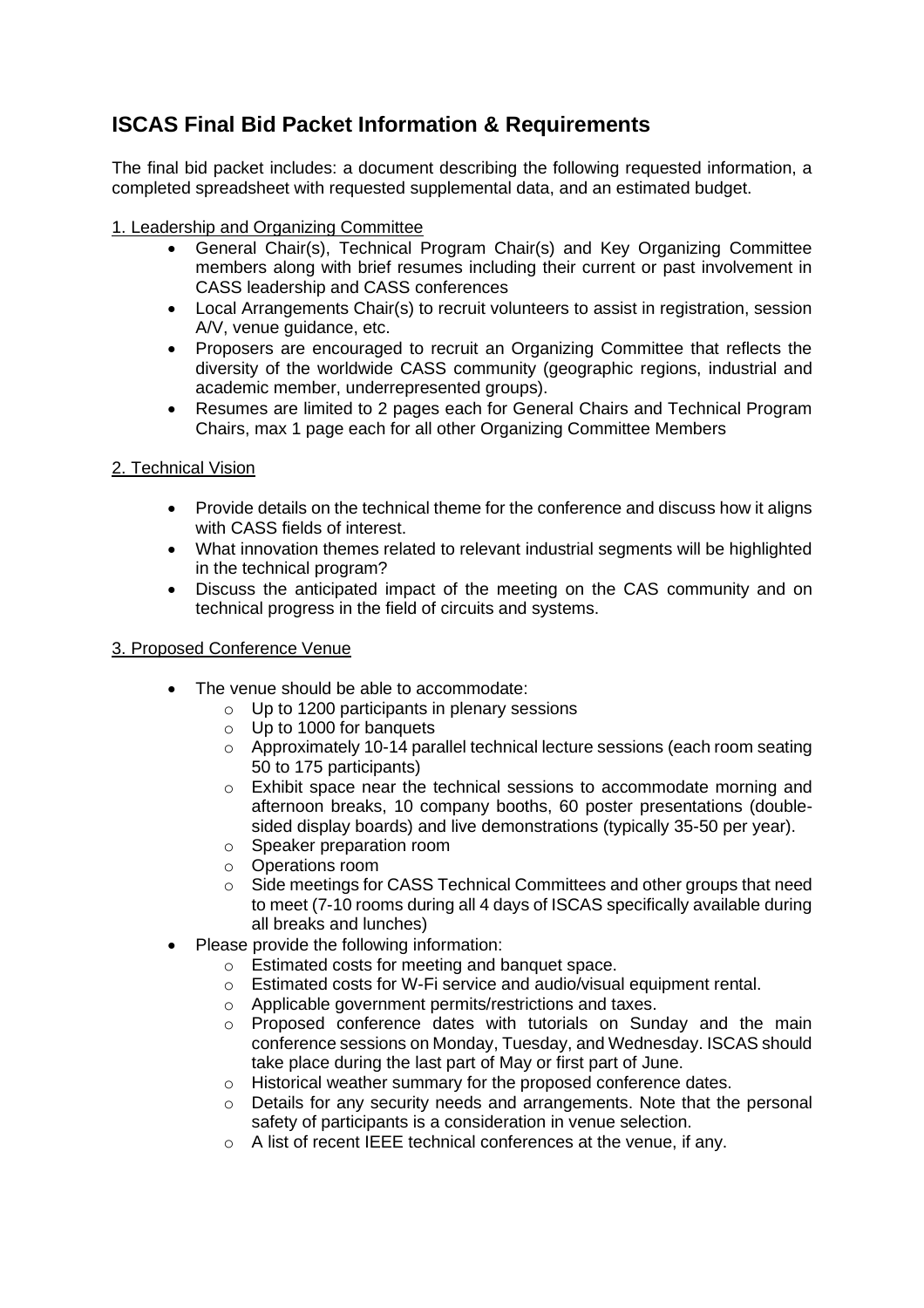#### 4. Proposed Preliminary Budget

Please provide a preliminary budget for the proposal. Use the IEEE Budget Template here:<br>https://jeeemce.org/wp-content/uploads/financial-reporting-tool.xlsx. If vou have any [https://ieeemce.org/wp-content/uploads/financial-reporting-tool.xlsx.](https://ieeemce.org/wp-content/uploads/financial-reporting-tool.xlsx) If you questions in preparing the budget, please direct them to the CASS Office at [manager@ieee](mailto:manager@ieee-cas.org)[cas.org,](mailto:manager@ieee-cas.org) with CC to CASS VP – Conferences, Andrei Vladimirescu, [andreiv@berkeley.edu.](mailto:anderiv@berkeley.edu)

A few items to consider in preparing the budget:

- The budget should reflect a discount registration fee for CASS members and a further reduction in registration fee for students.
- Separate registration fees may be charged for tutorials, special events, and additional social events.
- The budget should show a surplus of 20 percent and comply with the general IEEE requirements.
- According to CASS policies, the ISCAS budget should include \$15K in student travel grants and \$1.5K for three Student Best Paper Awards of \$500 each.
- Is it not mandatory to offer lunches to the attendees, although it should be strongly considered and is recommended depending on the conference site.
- Side meetings (including room rental and food and beverage) and the WiCAS/YP Reception (held on the first night of the conference) are funded by the CAS Society and do not need to be included in the ISCAS budget. Space for these events should be included in the venue contract.

#### 5. International Air Access & Local Transportation

Convenient access for international travelers is an important factor in site selection.

- Give examples of round-trip airfares from representative international destinations such as London, Frankfurt, New York, Chicago, Los Angeles, Tokyo, Sydney, and Beijing.
- Provide visa requirements.
- Summarize the availability and convenience of local public transportation.

#### 6. Professional Conference Organizer (PCO)

• ISCAS is a very large conference and requires much time and attention. It is required that proposers secure a PCO to assist with the organizing of the conference. Include the cost for the PCO in the budget.

#### 7. Accommodations for Professionals and Students

The PCO negotiates hotel contracts, including discounted rates for professional and student participants. Estimates of expected hotel expenses are needed early in the venue screening process.

- Provide a list of hotels, the number of rooms for each, and their distance and accessibility from the conference venue. Verify that the hotels can provide high speed Wi-Fi service in guest rooms.
- Provide reduced room rates for professionals and students.
- Provide details regarding transportation modes and schedules between the conference venue and recommended hotels.
- Summarize the availability of attractions such as restaurants and shopping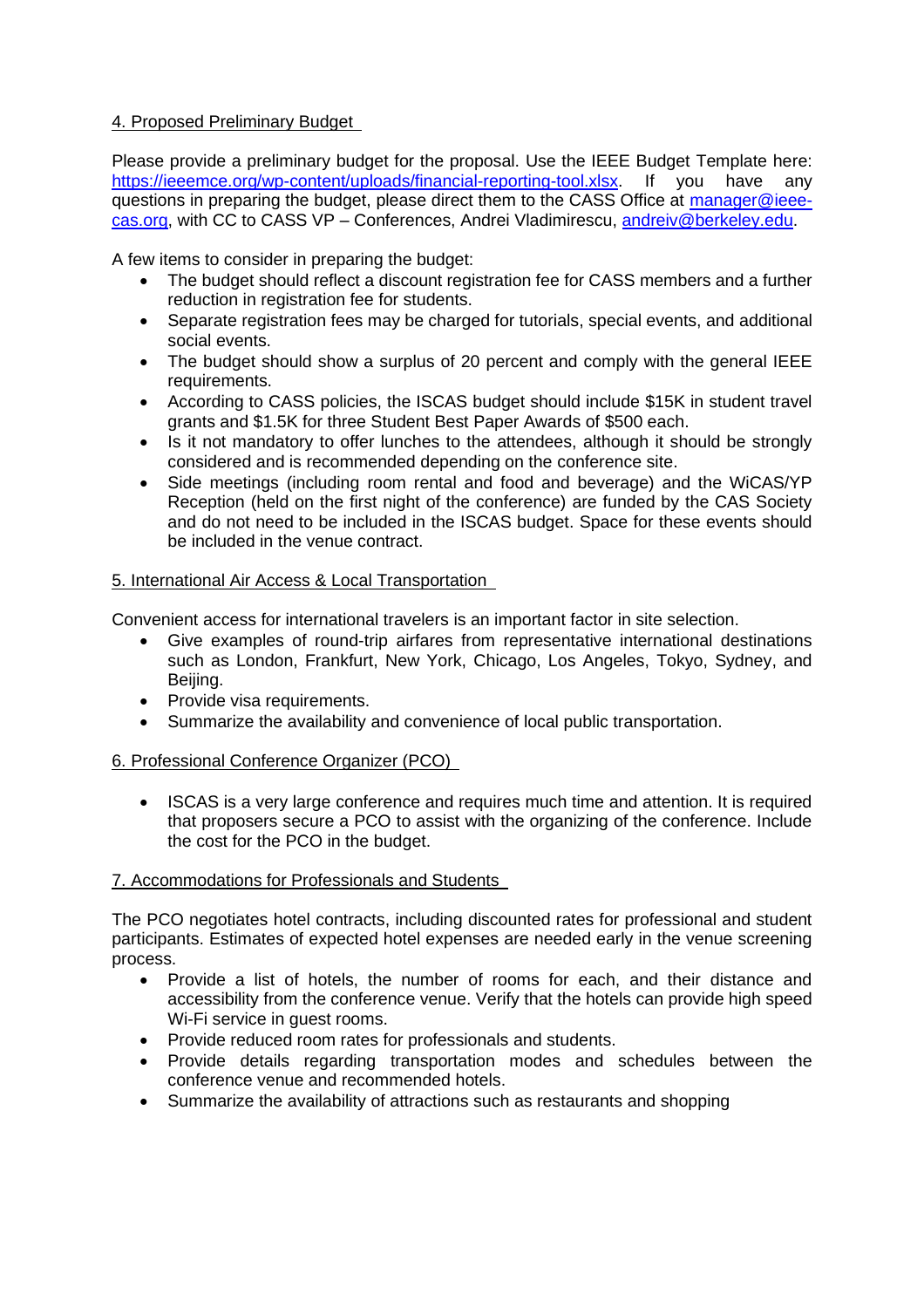8. Organizations and Companies with Circuits and Systems Interests

- List local organizations such as IEEE Sections, CASS Chapters and universities with technical interests in the field of circuits and systems.
- List local companies that make and/or utilize circuits and systems products.
- List any other companies that have expressed support for this bid.
- Describe any expected support from government grants.
- Indicate which of these organizations and companies are potential sponsors and/or exhibitors at ISCAS.
- Indicate which of these organizations and companies may provide volunteer support.
- What is the local impact of this ISCAS location (i.e., on members in this country and region)?
- What is the impact of hosting ISCAS at this location on the global CAS community and members?

#### 9. Social Program Possibilities and Nearby Tourist Attractions

Every ISCAS offers at least two social programs: a welcome reception and a conference gala dinner:

- Provide a list of potential venues/options for the welcome reception and the banquet
- Include a list of nearby tourist attractions.

# Date **City City Country Registrants** 10 – 21 October 2020 Virtual due to COVID-19 Pandemic 1830\* 26 – 29 May 2019 Sapporo Japan | 1211 27 – 30 May 2018 | Florence | Italy | 1379 28 - 31 May 2017 | Baltimore, MD | U.S.A. | 1065 22 - 25 May 2016 | Montreal | Canada | 1061 24 – 27 May 2015 | Lisbon | Portugal | Unknown 01 - 05 June 2014 Melbourne Australia 1032 19 - 23 May 2013 | Beijing | China-P.R. | 900 20 - 23 May 2012 | Seoul | S. Korea | 1200 15 - 20 May 2011 | Rio de Janeiro | Brazil | 900 30 - 02 June 2010 Paris France 1400 24 - 27 May 2009 | Taipei | Taiwan | Unknown 18 - 21 May 2008 **Seattle, WA** U.S.A. **Unknown** 27 - 30 May 2007 | New Orleans, LA | U.S.A. | Unknown

### **ISCAS Rotation Cycle, Locations and Historical Data**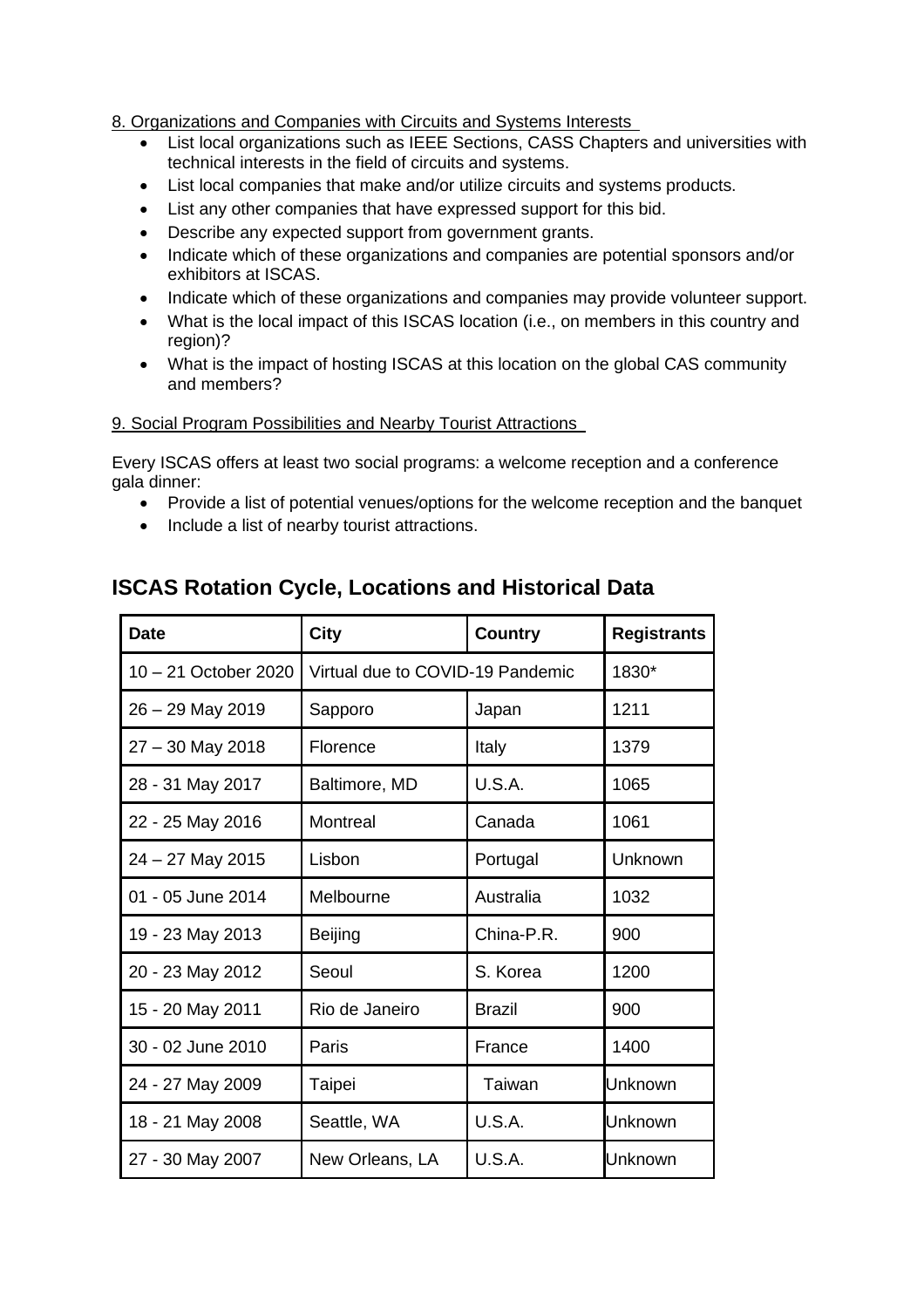| 21-24 May 2006        | Kos               | Greece                | 1400    |
|-----------------------|-------------------|-----------------------|---------|
| 23 - 26 May 2005      | Kobe              | Japan                 | 1200    |
| 23 - 26 May 2004      | Vancouver, BC     | Canada                | 1200    |
| 25 - 28 May 2003      | Bangkok           | <b>Thailand</b>       | 1200    |
| 25 - 29 May 2002      | Scottsdale, AZ    | <b>U.S.A.</b>         | 1200    |
| 06 - 09 May 2001      | Sydney, NSW       | Australia             | 1147    |
| 28 - 31 May 2000      | Geneva            | Switzerland           | 1200    |
| 30 - 02 June 1999     | Orlando, FL       | <b>U.S.A.</b>         | 1200    |
| 31 March 1998         | Monterey, CA      | U.S.A.                | 1200    |
| 09 - 13 June 1997     | Hong Kong         | China                 | 1000    |
| 12 - 15 May 1996      | Atlanta, GA       | <b>U.S.A.</b>         | 1000    |
| 28 - 01 May 1995      | Seattle, WA       | <b>U.S.A.</b>         | 1000    |
| 30 - 02 June 1994     | London            | <b>United Kingdom</b> | 700     |
| 03 - 06 May 1993      | Chicago, IL       | <b>U.S.A.</b>         | 1200    |
| 10 - 13 May 1992      | San Diego, CA     | <b>U.S.A.</b>         | 1200    |
| 04 - 07 Jun 1991      | Singapore         | Singapore             | 1200    |
| 29 - 03 May 1990      | New Orleans, LA   | <b>U.S.A.</b>         | Unknown |
| $OS \sim 10$ May 1989 | Portland, OR      | U.S.A.                | Unknown |
| 07 - 09 June 1988     | Espoo             | Finland               | 1181    |
| 04 - 07 May 1987      | Philadelphia, PA  | U.S.A.                | 700     |
| 05 - 07 May 1986      | San Jose, CA      | U.S.A.                | 500     |
| 05 - 07 June 1985     | Kyoto             | Japan                 | 600     |
| 07 - 10 May 1984      | Montreal, QC      | Canada                | Unknown |
| 02 - 04 May 1983      | Newport Beach, CA | <b>U.S.A.</b>         | 600     |
| 10 - 12 May 1982      | Rome              | Italy                 | 700     |
| 27 - 29 Apr 1981      | Chicago, IL       | U.S.A.                | Unknown |
| 28 - 30 Apr 1980      | Houston, TX       | U.S.A.                | 400     |
| 17 - 19 July 1979     | Tokyo             | Japan                 | 400     |